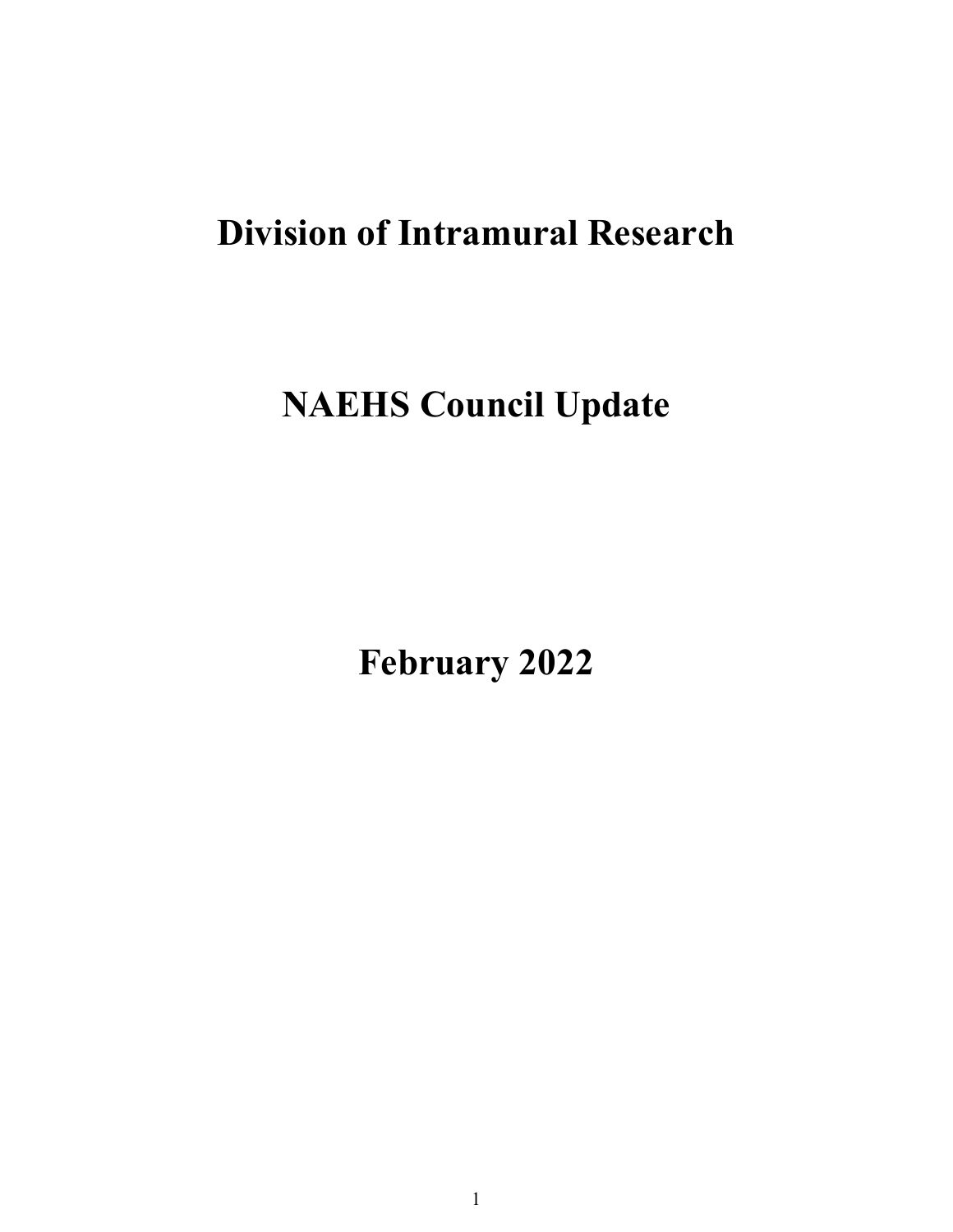#### **DIR RECRUITMENTS**

#### **Tenure Track/Eligible Investigator in the Biostatistics and Computational Biology Branch**

 Branch serves as chair of the search committee which was launched on November 16, 2021. The National Institute of Environmental Health Sciences (NIEHS), a major research component of the National Institutes of Health (NIH) and the Department of Health and Human Services, is inviting applications for a Tenure-Track or Tenure-Eligible Investigator in the Biostatistics and Computational Biology Branch (BCBB) within the Division of Intramural Research at the NIEHS in Research Triangle Park, NC. Successful applicants will have a Ph.D., M.D. or an equivalent doctoral degree, with training in statistics, biostatistics, or related quantitative discipline, and demonstrated ability to design and carry out original and innovative research. The individual selected for this position will have a strong record of accomplishments in the field of biostatistics. Preference will be given to candidates who specialize in methods for observational and epidemiological data, develop and apply machine learning methods, and/or develop methods for high dimensional and sparse data to enhance our understanding of the effects of the environment on human health. Example application areas include but are not limited to epidemiological and health record data, genetics/genomics, metabolomics, and microbiome studies. This person will be expected to develop an outstanding independent research program that complements other research programs within the BCBB, and the Division of Intramural Research at NIEHS, and is consistent with the mission of the NIEHS and NIH. Dr. Jack Taylor, Senior Investigator in the Epidemiology

#### **Medical Director of the Clinical Research Unit**

 investigators, but also as a resource for the outstanding intramural scientists at NIEHS interested on May 25, 2021. The Division of Intramural Research is seeking an accomplished physician scientist to serve as Senior Clinician in the Clinical Research Branch and Medical Director of the Clinical Research Unit (CRU), a stand-alone facility that sees over 1,000 patients and research participants annually with a budget of over \$3M. The CRU not only serves as the research home for experienced clinical in the translational applicability of their work. The Clinical Research Branch is interested in candidates with expertise in areas such as endocrinology, neuroendocrinology, metabolism, exercise, sleep, immune-mediated diseases, pulmonology, and human genetics, among others. Applicants should have an M.D. or equivalent doctoral degree with an outstanding track record in conducting and publishing clinical research. Dr. Michael Fessler, Chief of the Immunity, Inflammation and Disease Laboratory serves as chair of the search committee which was launched

#### **Deputy Chief of the Comparative Medicine Branch**

The National Institute of Environmental Health Sciences (NIEHS) of the National Institutes of Health is searching for a Deputy Chief /Deputy Animal Program Director of the Comparative Medicine Branch (CMB). Minimum qualifications include a DVM/VMD from an AVMAaccredited or approved college or university, a current license to practice veterinary medicine in any state in the United States and board certification by the American College of Laboratory Animal Medicine. CMB provides a broad range of services and collaborative support for NIEHS intramural research programs by providing training for investigators and technicians, postapproval compliance monitoring, quality assurance support for research projects, consultation with investigators planning animal research projects, and administrative and professional staffing for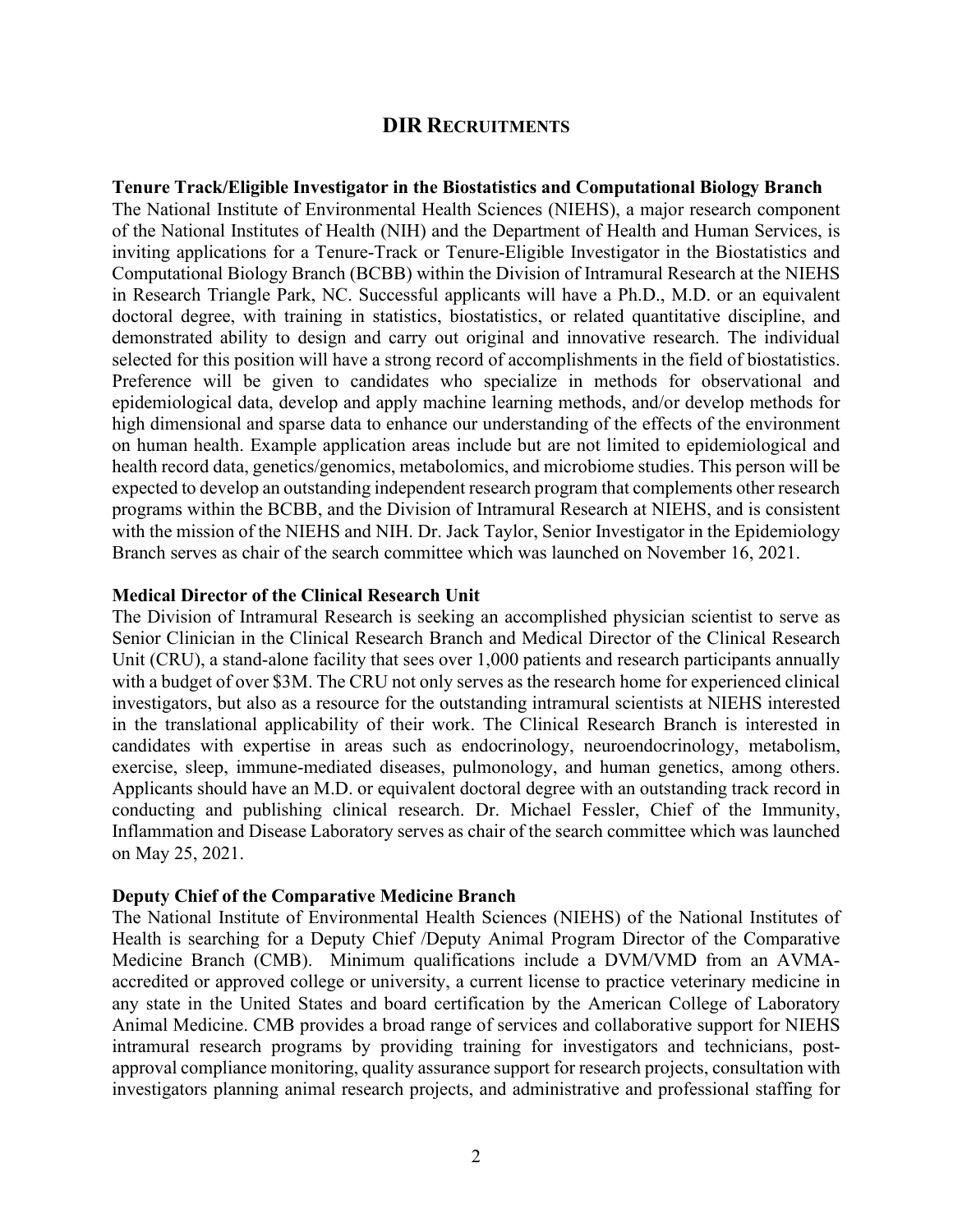well as other committees as directed by the Chief, CMB. Dr. Paul Wade, Senior Investigator in the Committee serves as Chair of the search committee which was launched on January 20, 2022. the Institutional Animal Care and Use Committee (ACUC). CMB also plans and conducts independent research in support of animal care, use and welfare advancement. CMB participates in the training of residents in an ACLAM approved laboratory animal medicine training program. The Deputy Chief will be responsible for assisting the Chief, CMB with the management of an AAALAC accredited animal care and use program and for support of NIEHS animal research programs that have a strong emphasis on rodent animal models. CMB is responsible for management of the NIEHS animal care and use program, which includes facility management, animal procurement and housing, animal health surveillance and disease diagnosis, clinical veterinary services, rodent breeding, technical and surgical assistance, animal imaging, behavioral phenotyping, quality assurance of materials used in animal-based research and animal food, bedding, and water, and professional advice to the institute on animal related issues. The NIEHS Animal Care and Use Program is fully accredited by AAALAC, International. CMB supports approximately 120 active animal research projects for scientists in the Division of Intramural Research. A daily inventory of over 40,000 rodents is maintained. The Deputy Chief will have supervisory responsibility of section heads within CMB and will serve on the NIEHS ACUC as Epigenetics and Stem Cell Biology Laboratory and Chair of the NIEHS Animal Care and Use

#### **Recruitment of NIH Earl Stadtman Investigator Finalists**

In addition to targeted recruitment, DIR is actively seeking outstanding scientists through the central NIH Stadtman recruitment mechanism. Six outstanding candidates from the 2021-2022 Stadtman search representing a range of disciplines central to the NIEHS mission were interviewed during December 2021 through February 2022. Due to the COVID-19 pandemic these were conducted virtually. Offers will be extended to top candidates in February and March 2022 following discussions among DIR and NIEHS leadership.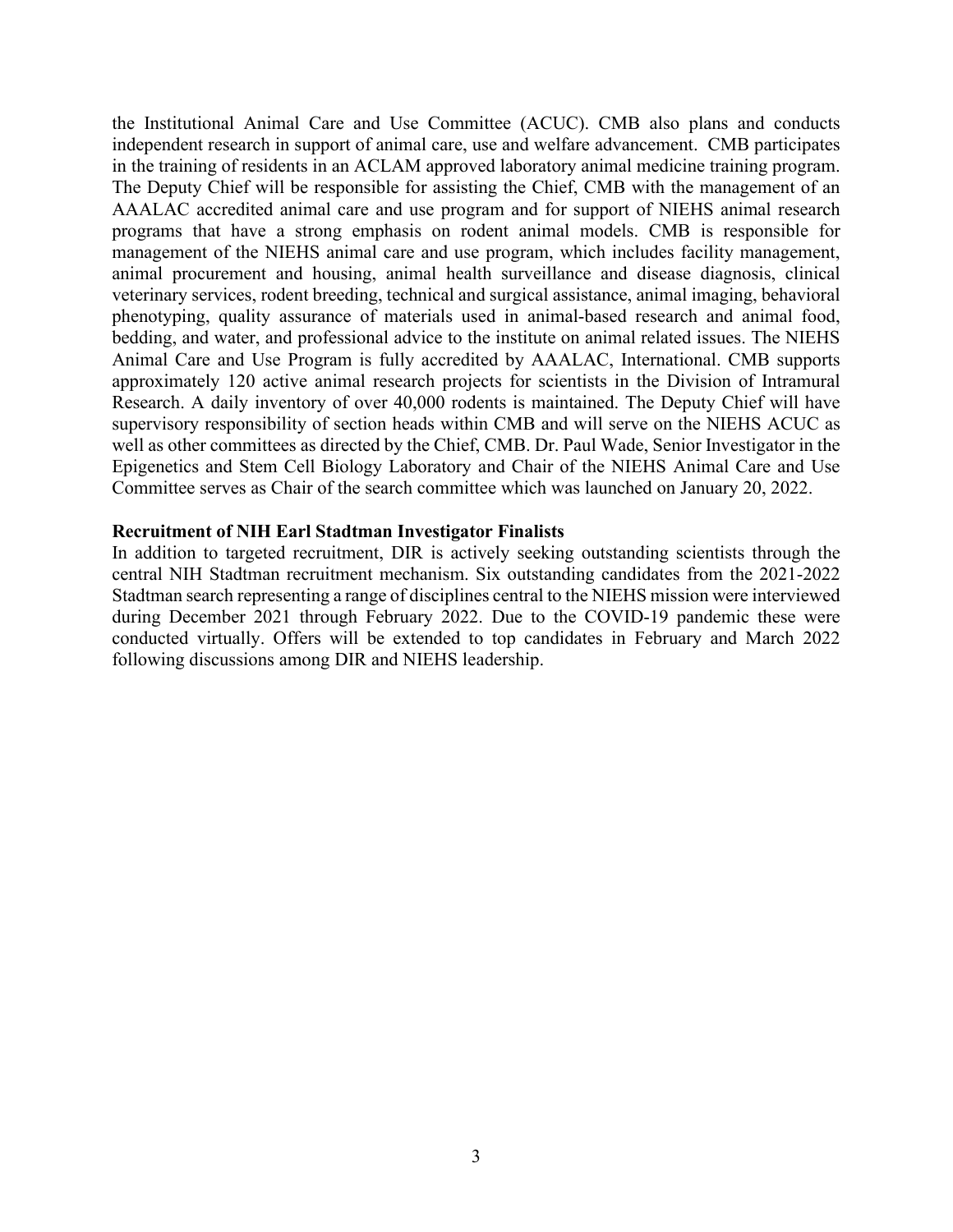#### **NEW APPOINTMENTS IN DIR**

#### **Chief of the Comparative Medicine Branch**

 Dondrae Coble, D.V.M., DACLAM was appointed Chief of the Comparative Medicine Branch and matriculated to Professor in the Department of Veterinary Preventive Medicine. He is (CMB) and NIEHS Animal Program Director. Dr. Coble joins NIEHS from Nationwide Children's Hospital where he served as Animal Program Director and Attending Veterinarian. He obtained his Bachelor of Science in Laboratory Animal Science at North Carolina Agriculture and Technical State University, received his Doctor of Veterinary Medicine from Tuskegee University College of Veterinary Medicine, and completed a rotating medicine and surgery internship at Florida Veterinary Specialists. He completed residency training in laboratory animal medicine at Emory University and the Yerkes National Primate Research Center. He served on the faculty of the Ohio State University College of Veterinary Medicine since 2011 where he was a clinical veterinarian currently a Diplomate in the American College of Laboratory Animal Medicine, a certified aquatic veterinarian and an ad hoc Specialist for AAALAC International.

#### **New Tenure-Track Investigators**

 Human Development (NICHD) joined the Reproductive and Developmental Biology Laboratory placental development and protective functions during pregnancy. He has also been selected as a Dr. Carlos Guardia from the Eunice Kennedy Shriver National Institute of Child Health and as an Earl Stadtman Tenure Track Investigator. Dr. Guardia will initiate an independent program focused on developing and applying innovative cell biological and model systems to understand member of the NIH Distinguished Scholars Program. Dr. Guardia started at NIEHS in November 2021.

 Dr. Stavros Garantziotis, Medical Director of the NIEHS Clinical Research Unit and head of lung inflammatory diseases, and airway remodeling triggered by the environment. He is expected the Matrix Biology Group, has accepted an offer to join the Immunity, Inflammation and Disease Laboratory as a Tenure Track Investigator. Dr. Garantziotis will continue and expand his independent research program focused on extracellular matrix biology, innate immunity, to start as a Tenure Track Investigator in 2022.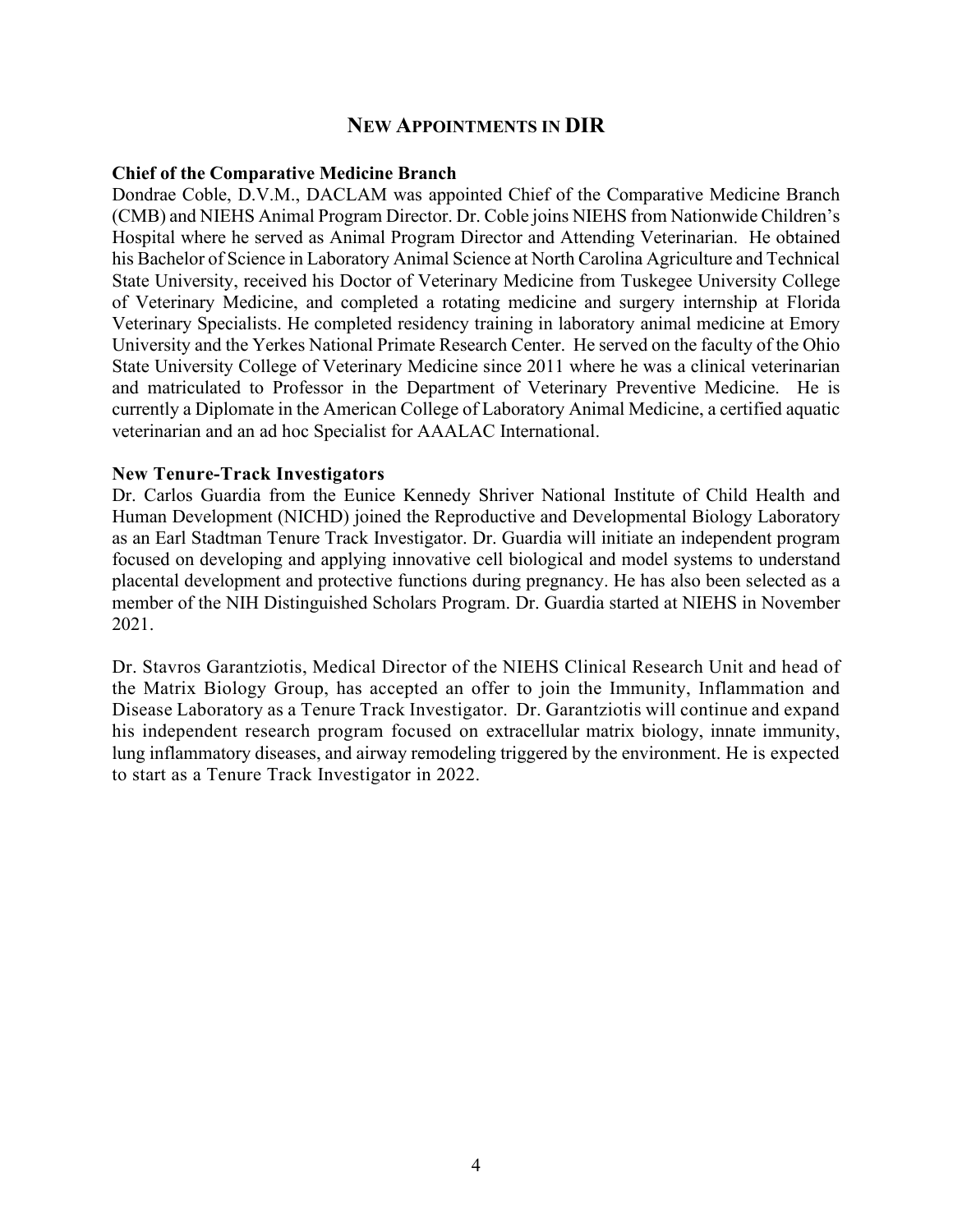#### **DIR STAFF UPDATES**

 **Kathy Laber-Laird, D.V.M.,** retired from her role as Chief of the NIEHS Comparative Medicine from AAALAC International, an accreditation body that certifies laboratory animal care at research institutions. She also expertly managed the NIEHS animal care program throughout the COVID- Department of Comparative Medicine at the Medical University of South Carolina and Director of Laboratory Animal Resources at the Veterans Administration Medical Center in Charleston. She earned her Doctorate in Veterinary Medicine at Michigan State University in 1984. Dr. Laber-Laird has served as an active member and officer in numerous professional societies, including the outstanding leadership in the care, quality, and humane treatment of animals used in biomedical Branch (CMB). Among other accomplishments, Laber-Laird earned consecutive exemplary ratings 19 pandemic. Before joining NIEHS in 2013, Dr. Laber-Laird was Professor and Vice Chair of the American Association for Laboratory Animal Science (AALAS) and AAALAC International. In 2018, she received the AALAS Joseph J. Garvey Management Award, which recognizes research.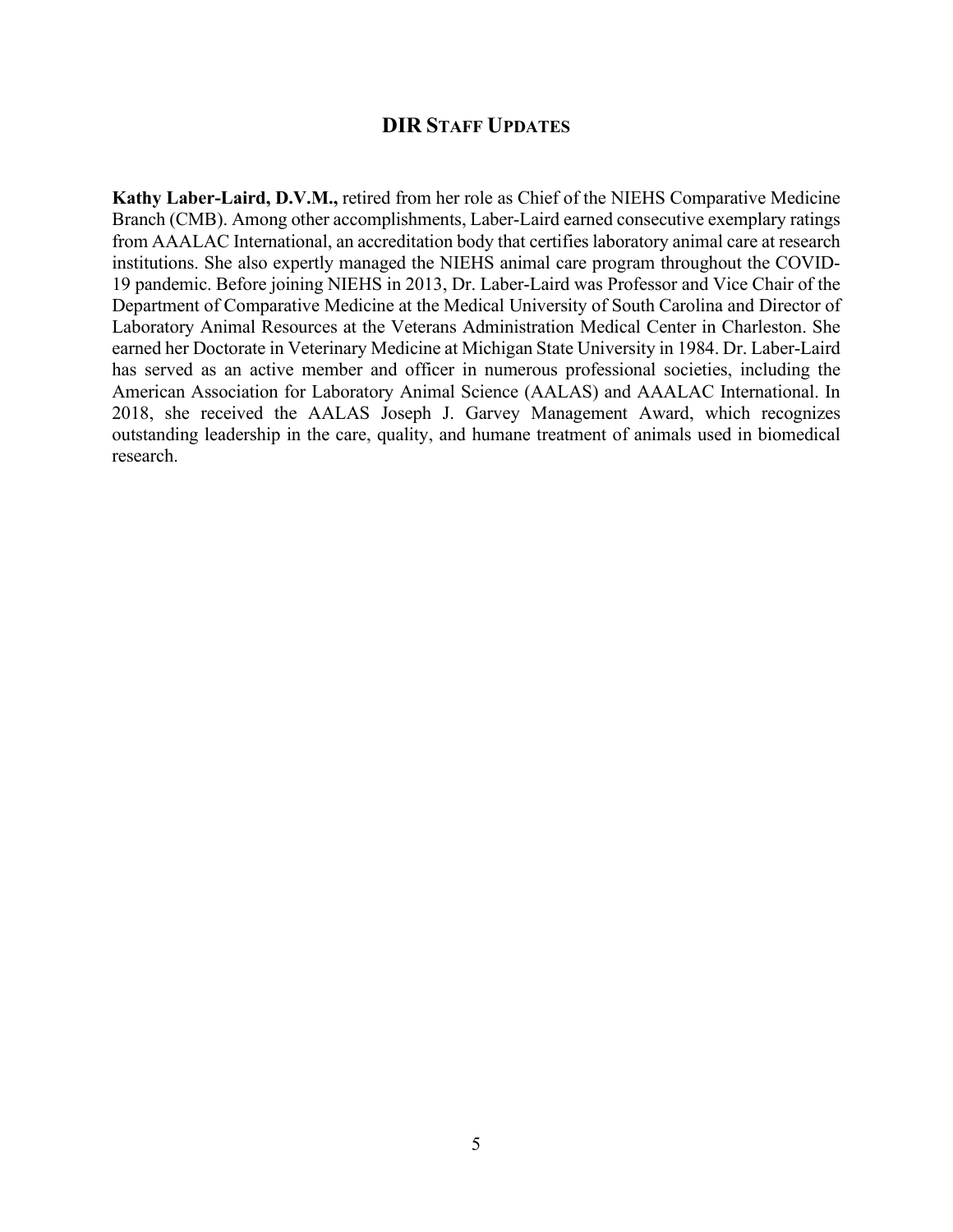### **BSC REVIEW OF THE EPIDEMIOLOGY BRANCH**

The NIEHS DIR Board of Scientific Counselors reviewed the Epidemiology Branch, December 5-7, 2021

Members of the Board of Scientific Counselors that Attended:

- Kathleen M. Caron, Ph.D., BSC Chair, Professor and Chair, Department of Cell Biology and Physiology, University of North Carolina at Chapel Hill, Chapel Hill, NC
- Anita H. Corbett, Ph.D., Samuel C. Dobbs Professor of Genetics, Cell and Developmental Biology, Emory University, Atlanta, GA
- University of Vermont, Burlington, VT • Sylvie Doublié, Ph.D., Professor, Department of Microbiology and Molecular Genetics,
- Sarah K. England, Ph. D., Professor, Department of Obstetrics and Gynecology at the Washington University School of Medicine, St. Louis, MO
- Katherine B. Ensor, Ph.D., Noah G. Harding Professor of Statistics and Director, Center for Computational and Economic Systems at the George R. Brown School of Engineering, Rice University, Houston, TX
- Rochester School of Medicine, Rochester, NY • Jeffrey J. Hayes, Ph.D., Professor and Chair, Department of Biochemistry and Biophysics, Shohei Koide Professor in Biochemistry and Biophysics, University of
- Deanna Kroetz, Ph.D., Professor, Department of Bioengineering and Therapeutic Sciences, School of Pharmacy, University of California, San Francisco, CA
- Frances M. Leslie, Ph.D., Professor Emerita, Department of Pharmaceutical Sciences, School of Pharmacy, University of California, Irvine, CA
- Jose A. Luchsinger, M.D., Professor of Medicine and Epidemiology and Vice-Chair for Clinical & Epidemiologic Research, Columbia University, New York, NY
- Division, Bruce Webster Professor of Medicine, Weill Cornell Medical Center, New • Fernando J. Martinez, M.D., M.S., Chief of Pulmonary and Critical Care Medicine York, NY
- • Carl Hashimoto, Ph.D., *Ex Officio* BSC Member, Director of Faculty Development, Office of Intramural Research, NIH, Bethesda, MD

Ad Hoc Reviewers that Attended:

- University of Massachusetts, Amherst, MA • Elizabeth R. Bertone-Johnson, Sc.D., S.M., Professor of Epidemiology and Chair, Department of Health Promotion & Policy, School of Public Health & Health Sciences,
- Daniel J. Buysse, M.D., Professor of Sleep Medicine and Psychiatry, Clinical and Translation Science, University of Pittsburgh School of Medicine, Pittsburgh, PA
- Deidra C. Crews, M.D., Associate Director for Research Development Johns Hopkins Center for Health Equity and Professor of Medicine, Division of Nephrology, Johns Hopkins Bayview Medical Center, Baltimore, MD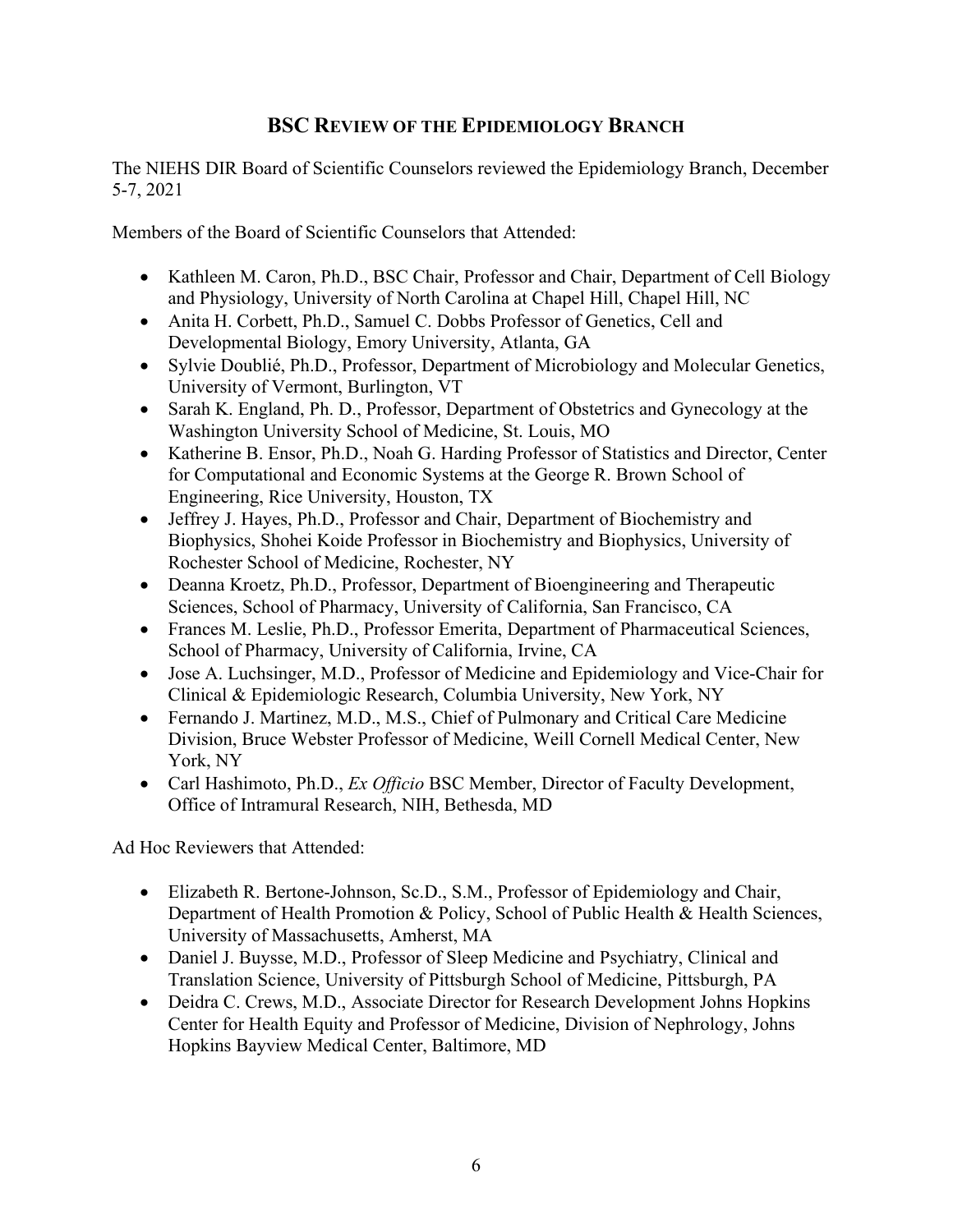- Dana M. Dabelea, M.D., Ph.D., Conrad M. Riley Professor of Epidemiology and Pediatrics and Director of the LEAD Center, Colorado School of Public Health, Anschutz Medical Campus, University of Colorado Denver, Aurora, CO
- A. Heather Eliassen, Sc.D. Professor, Departments of Nutrition and Epidemiology, Harvard T.H. Chan, School of Public Health, Boston, MA
- Christine D. Cole Johnson, Ph.D., M.P.H., Chair, Department of Public Health Sciences, Director, HFHS Center for Allergy, Asthma & Immunology Research, Henry Ford Cancer Institute, Detroit, MI
- Timothy L. Lash, D.Sc., M.P.H., O. Wayne Rollins Distinguished Professor of Epidemiology and Chair, Department of Epidemiology, Rollins School of Public Health, Emory University, Atlanta, GA
- Thomas A. LaVeist, Ph.D., Dean and Weatherhead Presidential Chair in Health Equity, School of Public Health & Tropical Medicine, Tulane University, New Orleans, LA
- Reproductive Biology, Michigan State University, Grand Rapids, MI • Stacey Missmer, Sc.D., Professor, Department of Obstetrics, Gynecology &
- Polly Newcomb, Ph.D., M.P.H., Professor, Cancer Prevention Program, Public Health Sciences Division, Fred Hutchinson Cancer Research Center, Seattle, WA
- Carolina, Chapel Hill, NC • Kari E. North, Ph.D., Professor of Epidemiology, Director, CVD Genetic Epidemiology Computational Laboratory, Gilling's School of Global Public Health, University of North
- Alpa V. Patel, Ph.D., Senior Vice President, Population Science, Principal Investigator, Cancer Prevention Studies, American Cancer Society, Kennesaw, GA
- Cincinnati College of Medicine, Cincinnati, OH • Susan M. Pinney, Ph.D., Professor of Epidemiology, Department of Environmental & Public, Health Sciences, Director, Center for Environmental Genetics, University of
- • Whitney R. Robinson, Ph.D., M.S.P.H., Associate Professor, Division of Women's Community and Population Health, Department of Obstetrics & Gynecology, Duke University School of Medicine, Durham, NC
- Biostatistics, Uniformed Services University of the Health and Sciences, Bethesda, MD • Jennifer A. Rusiecki, Ph.D., Professor of Epidemiology, Preventive Medicine and
- Lauren R. Teras, Ph.D., Scientific Director, Epidemiology Research, Leader Breast  $\&$ Hematologic Cancer Research, Department of Population Science, American Cancer Society, Atlanta, GA
- Health, Institute for Environment Science and Policy, University of Illinois, Chicago, IL • Mary Turyk, M.P.H., Ph.D., Professor, Epidemiology and Biostatistics, School of Public
- and Engineering, Johns Hopkins Bloomberg School of Public Health, Baltimore, MD • Marsha Wills-Karp, Ph.D., Professor and Chair, Department of Environmental Health and Engineering, Johns Hopkins Bloomberg School of Public Health, Baltimore, MD<br>
7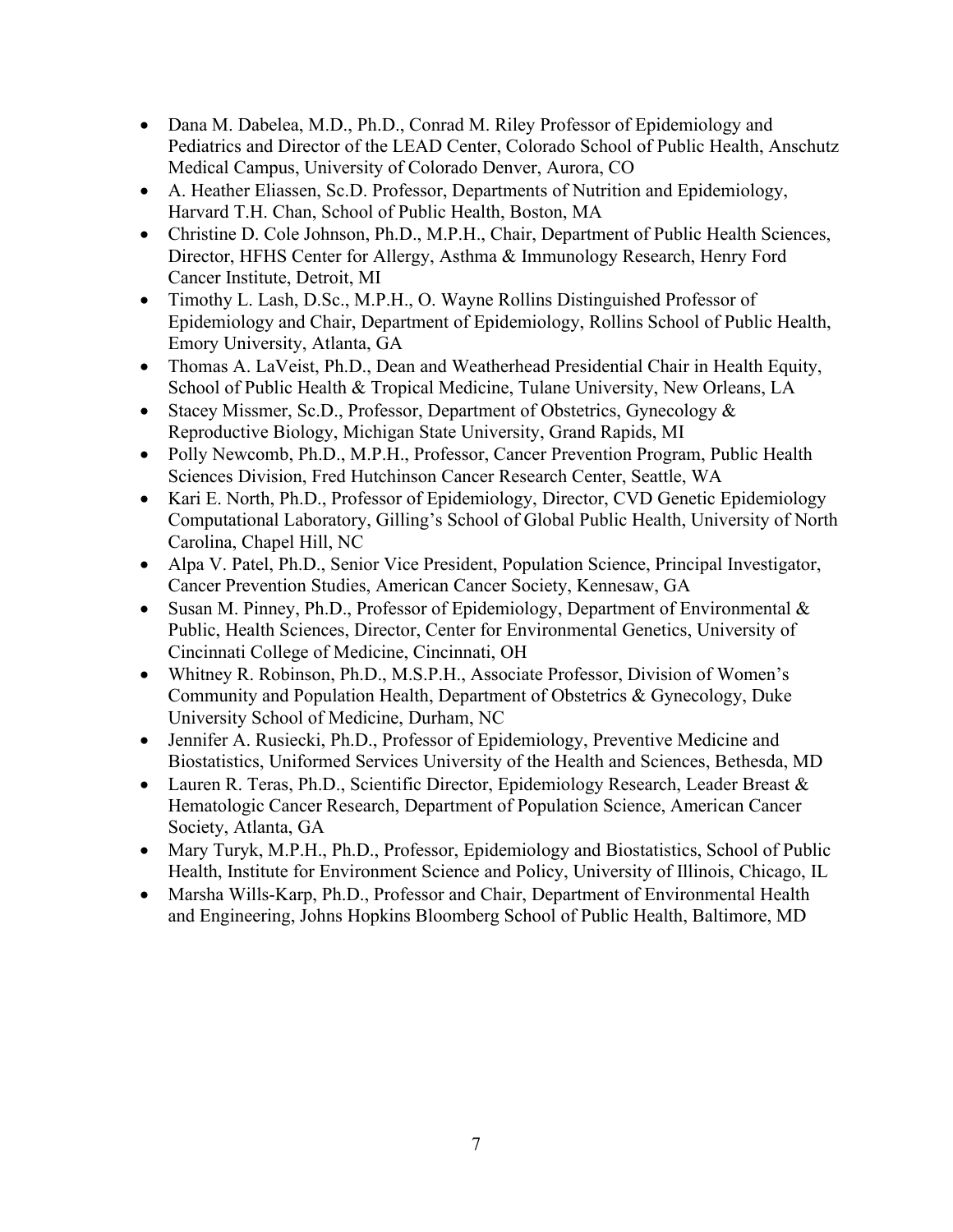Agenda

| Sunday, December $5 -$ Zoom meeting                         |                                                                                                                                                   |
|-------------------------------------------------------------|---------------------------------------------------------------------------------------------------------------------------------------------------|
| Closed Evening Session                                      |                                                                                                                                                   |
| $4:00 - 5:00$ p.m.                                          | Welcome and Discussion of Past Board Reviews, Drs. Rick<br>Woychik, Darryl Zeldin, Dale Sandler and Kathleen Caron                                |
| $5:00 - 6:00$ p.m.                                          | BSC Discussion of Review, Dr. Kathleen Caron and panel                                                                                            |
| Monday, December 6 - Zoom meeting                           |                                                                                                                                                   |
| <b>Morning Session</b>                                      |                                                                                                                                                   |
| $9:30 - 9:45$ a.m.                                          | Welcome, Drs. Kathleen Caron and Richard Woychik                                                                                                  |
| $9:45 - 10:15$                                              | Overview, Epidemiology Branch, Dale Sandler, Ph.D.                                                                                                |
| $10:15 - 10:45$                                             | Women's Health Group, Donna Baird Ph.D.                                                                                                           |
| $10:45 - 11:00$                                             | <b>Break</b>                                                                                                                                      |
| $11:00 - 11:50$                                             | Open Q&A Session:                                                                                                                                 |
|                                                             | Chronic Disease Epidemiology, Dale Sandler, Ph.D.<br>Genomics and Environment in Respiratory and Allergic<br>Health Group, Stephanie London, M.D. |
| $11:50 - 12:25$                                             | Closed 1:1 Sessions with Investigators, Drs. Sandler and London                                                                                   |
| <b>Afternoon Session</b>                                    |                                                                                                                                                   |
| $12:30 - 1:45$                                              | Closed Working Lunch                                                                                                                              |
| $1:50 - 3:20$                                               | <b>Poster Session</b>                                                                                                                             |
| $3:20 - 3:35$                                               | <b>Break</b>                                                                                                                                      |
| $3:35 - 5:00$                                               | Closed Sessions with Trainees and Staff Scientists                                                                                                |
|                                                             |                                                                                                                                                   |
| Tuesday December 7 - Zoom Meeting<br><b>Morning Session</b> |                                                                                                                                                   |
| $10:00 - 10:50$                                             | Open Q&A Session:                                                                                                                                 |
|                                                             | Fertility and Reproductive Health Group, Anne Marie<br>Jukic, Ph.D.                                                                               |
|                                                             | Perinatal and Early Life Epidemiology Group, Kelly<br>Ferguson, Ph.D.                                                                             |
| $10:50 - 11:00$                                             | <b>Break</b>                                                                                                                                      |
| $11:00 - 11:50$                                             | Open Q&A Session:<br>Environment & Cancer Epidemiology Group,                                                                                     |
|                                                             | Alexandra White, Ph.D.<br>Social & Environmental Determinants of Health Equity<br>Group, Chandra Jackson, Ph.D.                                   |
| $11:55 - 12:55$                                             | Closed 1:1 Sessions with Investigators, Drs. Jukic, Ferguson,                                                                                     |
|                                                             | White and Jackson                                                                                                                                 |
| $12:55 - 2:15$                                              | <b>Lunch Break</b>                                                                                                                                |
| $2:15 - 3:45$                                               | Closed BSC Discussion and completion of individual review<br>assignments                                                                          |
| $3:50 - 5:00$                                               | Closed Session and Debriefing to NIEHS/DIR Leadership                                                                                             |
| $5:00 \text{ pm}$                                           | Adjourn                                                                                                                                           |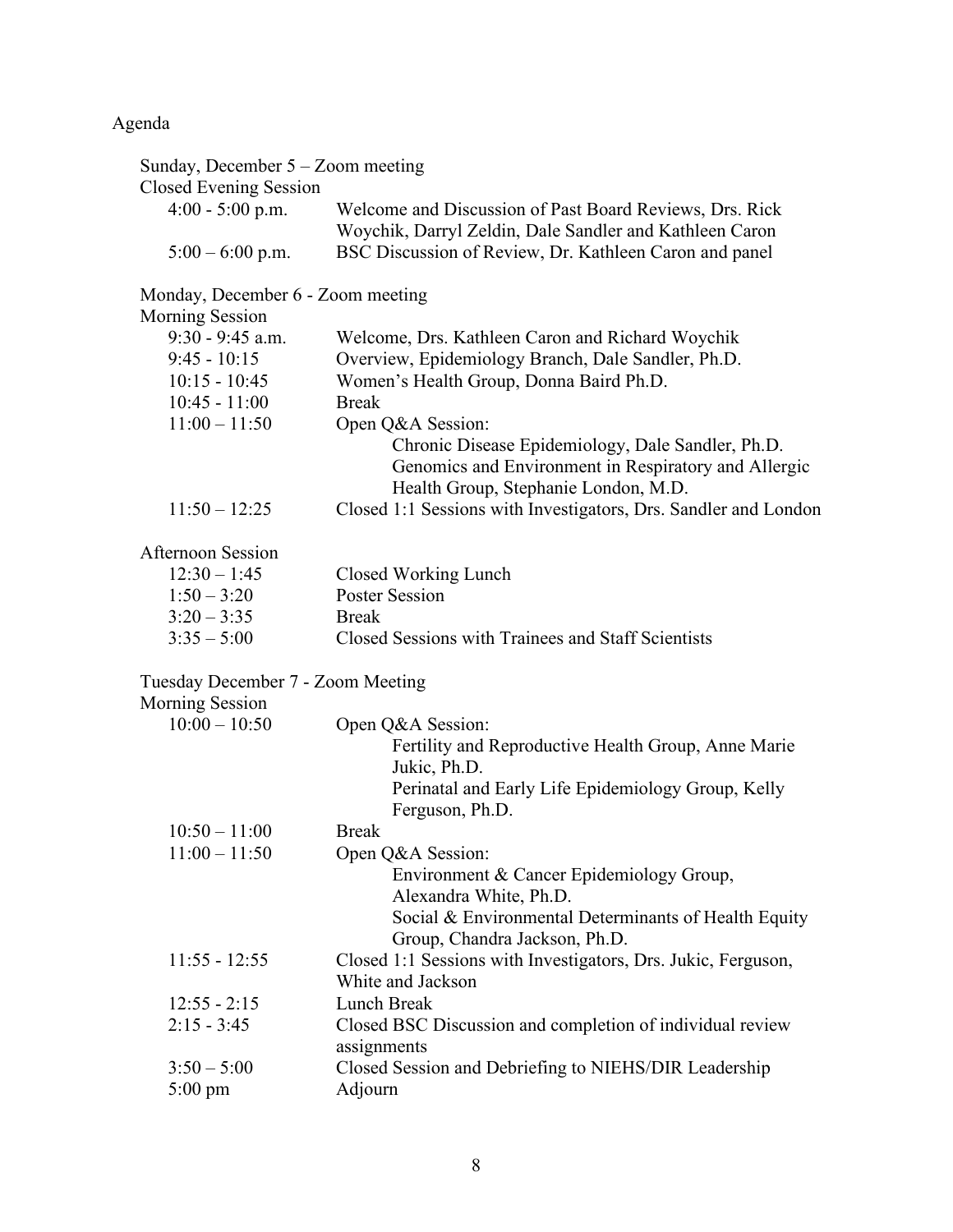#### **NIEHS SCIENCE DAY**

 The Nineteenth Annual NIEHS Science Day was held on November 19, 2021, as a virtual event achievements of NIEHS scientists. The virtual event was attended by at least 300 individuals from NIEHS and academic centers across North Carolina. The NIEHS Science Day program consisted of 10 oral presentations and 55 poster presentations by fellows, students, and technicians from DIR and DNTP. Judging for the awards was performed by a panel of 20 extramural faculty from universities located across North Carolina and NIEHS Intramural due to the COVID-19 pandemic. This "One NIEHS" event is held annually to celebrate the Scientists.

| <b>Mentor of the Year:</b> Janet Hall, M.D., NIEHS Clinical Director |
|----------------------------------------------------------------------|
| Chief, Clinical Research Branch                                      |

- **Fellow of the Year:** Cassandra Hayne, Ph.D., IRTA Postdoctoral Fellow Nucleolar Integrity Group Signal Transduction Laboratory, DIR
- **Best Oral Presentation:** Cassandra Hayne, Ph.D., IRTA Postdoctoral Fellow Nucleolar Integrity Group Signal Transduction Laboratory, DIR

#### **Best Poster Presentations:**

Jacob Gordon, IRTA Predoctoral Fellow (NIH OxCam Program) Nucleolar Integrity Group Signal Transduction Laboratory

Kamiya Bridges, IRTA Postbaccalaureate Fellow Reproductive Developmental Biology Group Reproductive and Developmental Biology Laboratory

Alicia Chi, Ph.D., IRTA Postdoctoral Fellow Pregnancy & Female Reproduction Group Reproductive and Developmental Biology Laboratory

Katie Hudson, Ph.D., IRTA Postdoctoral Fellow Mechanisms of Genome Dynamics Group Genome Integrity and Structural Biology Laboratory

Ciro Amato, III, Ph.D., IRTA Postdoctoral Fellow Reproductive Developmental Biology Group, Reproductive and Developmental Biology Laboratory

Justin Collier, Pharm.D., Ph.D., IRTA Postdoctoral Fellow Cell Biology Group Immunity, Inflammation and Disease Laboratory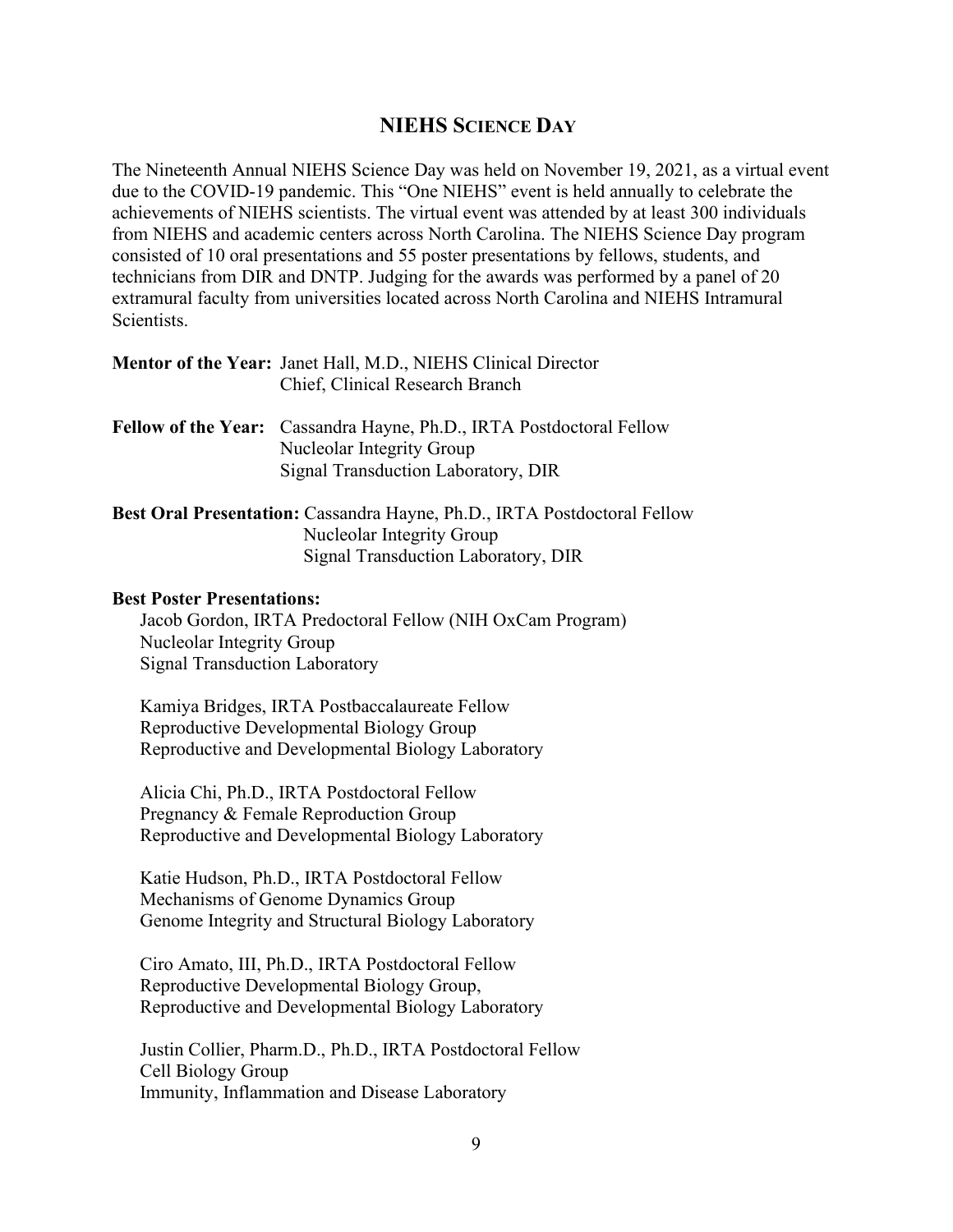#### **DIR PAPERS OF THE YEAR FOR 2021**

Busada JT, Peterson KN, Khadka S, Xu X, Oakley RH, Cook DN, Cidlowski JA. Glucocorticoids and Androgens Protect From Gastric Metaplasia by Suppressing Group 2 Innate Lymphoid Cell Activation. *Gastroenterology*. 2021 [Aug;161\(2\):637-652.e4.](https://Aug;161(2):637-652.e4) doi: 10.1053/j.gastro.2021.04.075. Epub 2021 May 7. PMID: 33971182; PMCID: PMC8328958.

BACKGROUND  $\&$  AIMS: The immune compartment is critical for maintaining tissue homeostasis. A weak immune response increases susceptibility to infection, but immune hyperactivation causes tissue damage, and chronic inflammation may lead to cancer development. In the stomach, inflammation damages the gastric glands and drives the development of potentially preneoplastic metaplasia. Glucocorticoids are potent antiinflammatory steroid hormones that are required to suppress gastric inflammation and metaplasia. However, these hormones function differently in males and females. Here, we investigate the impact of sex on the regulation of gastric inflammation.

 using adrenalectomy and castration, respectively. Mice were treated with 5α-METHODS: Endogenous glucocorticoids and male sex hormones were removed from mice dihydrotestosterone (DHT) to test the effects of androgens on regulating gastric inflammation. Single-cell RNA sequencing of gastric leukocytes was used to identify the leukocyte populations that were the direct targets of androgen signaling. Type 2 innate lymphoid cells (ILC2s) were depleted by treatment with CD90.2 antibodies.

RESULTS: We show that adrenalectomized female mice develop spontaneous gastric inflammation and spasmolytic polypeptide-expressing metaplasia (SPEM) but that the stomachs of adrenalectomized male mice remain quantitatively normal. Simultaneous depletion of glucocorticoids and sex hormones abolished the male-protective effects and triggered spontaneous pathogenic gastric inflammation and SPEM. Treatment of female mice with DHT prevented gastric inflammation and SPEM development when administered concurrent with adrenalectomy and also reversed the pathology when administered after disease onset. Single-cell RNAseq of gastric leukocytes revealed that ILC2s expressed abundant levels of both the glucocorticoid receptor (GR) and androgen receptor (AR). We demonstrated that DHT treatment potently suppressed the expression of the proinflammatory cytokines Il13 and Csf2 by ILC2s. Moreover, ILC2 depletion protected the stomach from SPEM development.

 cytokines. This work revealed a critical role for sex hormones in regulating gastric CONCLUSIONS: Here, we report a novel mechanism by which glucocorticoids and androgens exert overlapping effects to regulate gastric inflammation. Androgen signaling within ILC2s prevents their pathogenic activation by suppressing the transcription of proinflammatory inflammation and metaplasia.

Izumi G, Nakano H, Nakano K, Whitehead GS, Grimm SA, Fessler MB, Karmaus PW, Cook DN. CD11b+ lung dendritic cells at different stages of maturation induce Th17 or Th2 differentiation. *Nat Commun*. 2021 Aug 19;12(1):5029. doi: 10.1038/s41467-021-25307-x. PMID: 34413303; PMCID: PMC8377117.

Dendritic cells (DC) in the lung that induce Th17 differentiation remain incompletely understood, in part because conventional CD11b+ DCs (cDC2) are heterogeneous. Here, we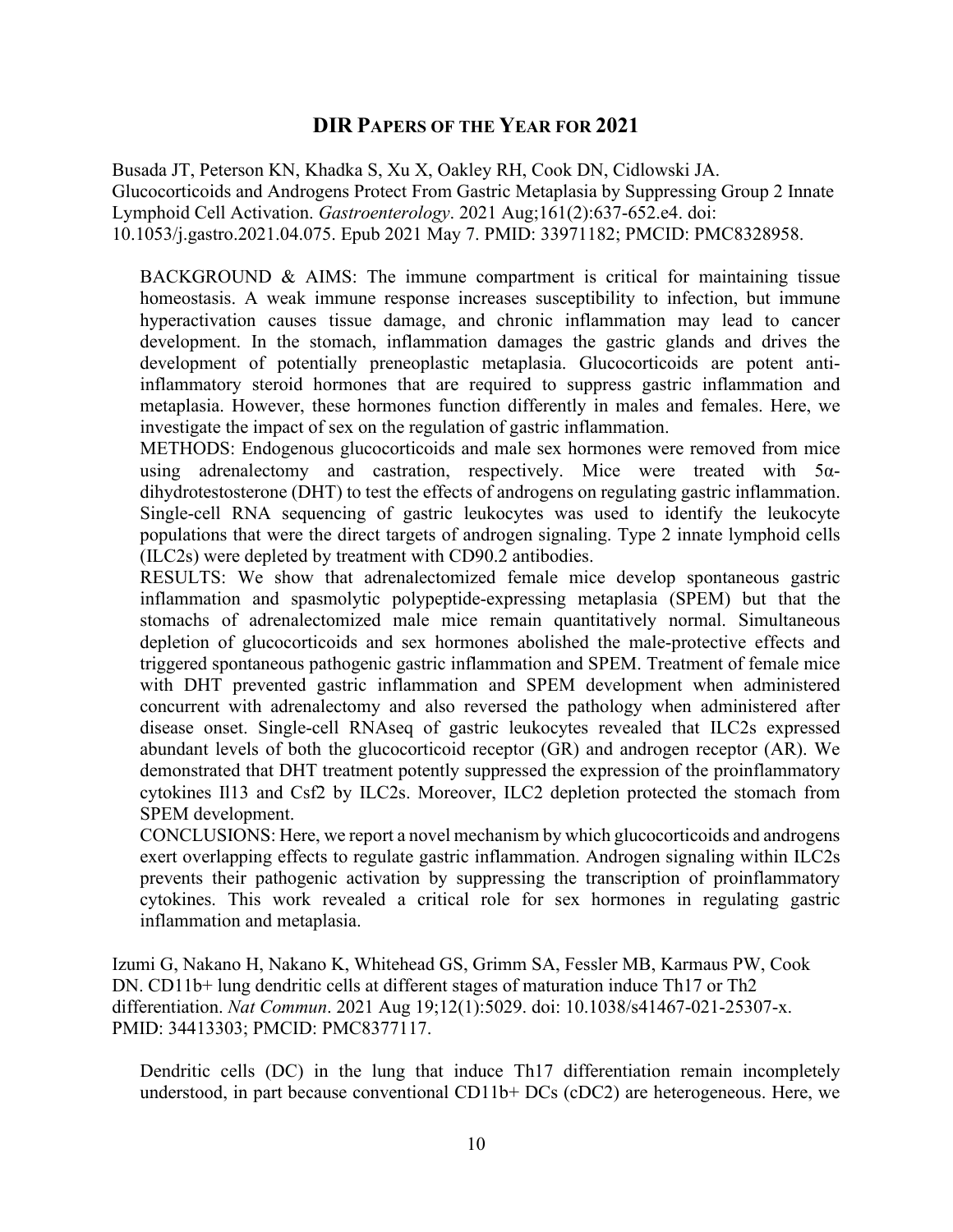report a population of cDCs that rapidly accumulates in lungs of mice following house dust extract inhalation. These cells are Ly-6C+, are developmentally and phenotypically similar to cDC2, and strongly promote Th17 differentiation ex vivo. Single cell RNA-sequencing (scRNA-Seq) of lung cDC2 indicates 5 distinct clusters. Pseudotime analysis of scRNA-Seq data and adoptive transfer experiments with purified cDC2 subpopulations suggest stepwise developmental progression of immature Ly-6C+Ly-6A/E+ cDC2 to mature Ly-6C-CD301b+ lung resident cDC2 lacking Ccr7 expression, which then further mature into CD200+ migratory cDC2 expressing Ccr7. Partially mature Ly-6C+Ly-6A/E-CD301b- cDC2, which express Il1b, promote Th17 differentiation. By contrast, CD200+ mature cDC2 strongly induce Th2, but not Th17, differentiation. Thus, Th17 and Th2 differentiation are promoted by lung cDC2 at distinct stages of maturation.

Carstens KE, Lustberg DJ, Shaughnessy EK, McCann KE, Alexander GM, Dudek SM. Perineuronal net degradation rescues CA2 plasticity in a mouse model of Rett syndrome. *J Clin Invest.* 2021 Aug 16;131(16):e137221. doi: 10.1172/JCI137221. PMID: 34228646; PMCID: PMC8363283.

 prematurely restricted at CA2 synapses in Mecp2-null mice. Degrading PNNs in Mecp2-null negatively regulated by neuronal activity. Collectively, our findings demonstrate that CA2 Perineuronal nets (PNNs), a specialized form of extracellular matrix, are abnormal in the brains of people with Rett syndrome (RTT). We previously reported that PNNs function to restrict synaptic plasticity in hippocampal area CA2, which is unusually resistant to long-term potentiation (LTP) and has been linked to social learning in mice. Here we report that PNNs appear elevated in area CA2 of the hippocampus of an individual with RTT and that PNNs develop precociously and remain elevated in area CA2 of a mouse model of RTT (Mecp2 null). Further, we provide evidence that LTP could be induced at CA2 synapses prior to PNN maturation (postnatal day 8-11) in wild-type mice and that this window of plasticity was hippocampus was sufficient to rescue the premature disruption of CA2 plasticity. We identified several molecular targets that were altered in the developing Mecp2-null hippocampus that may explain aberrant PNNs and CA2 plasticity, and we discovered that CA2 PNNs are PNN development is regulated by Mecp2 and identify a window of hippocampal plasticity that is disrupted in a mouse model of RTT.

Welch BM, Keil AP, Bommarito PA, van T' Erve TJ, Deterding LJ, Williams JG, Lih FB, Cantonwine DE, McElrath TF, Ferguson KK. Longitudinal exposure to consumer product chemicals and changes in plasma oxylipins in pregnant women. *Environ Int*. 2021 Dec;157:106787. doi: 10.1016/j.envint.2021.106787. Epub 2021 Jul 24. PMID: 34314981; PMCID: PMC8490329.

BACKGROUND: Exposure to consumer product chemicals during pregnancy may increase susceptibility to pregnancy disorders by influencing maternal inflammation. However, effects on specific inflammatory pathways have not been well characterized. Oxylipins are a diverse class of lipids that act as important mediators and biomarkers of several biological pathways that regulate inflammation. Adverse pregnancy outcomes have been associated with circulating oxylipin levels in pregnancy. In this study, we aimed to determine the longitudinal associations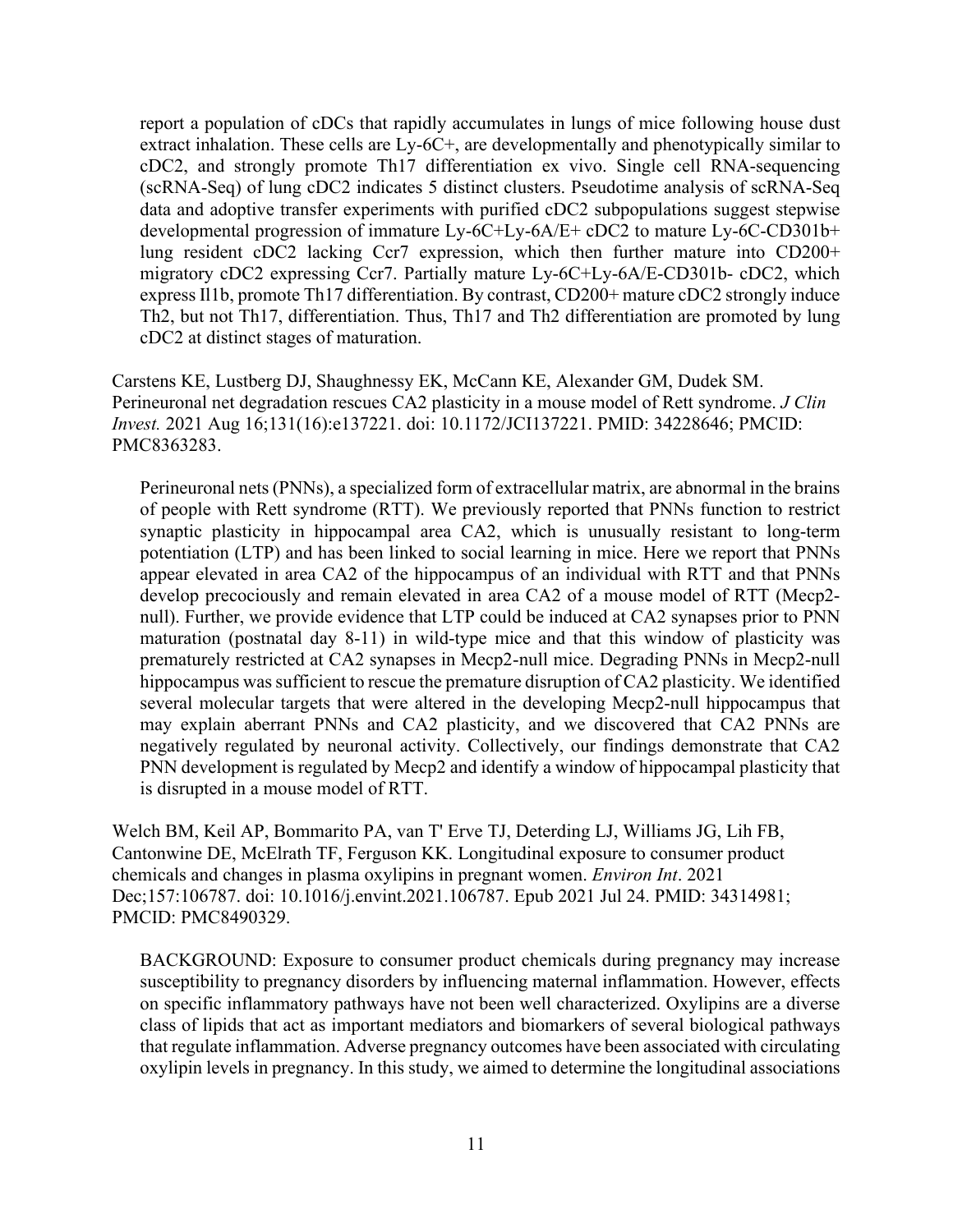between plasma oxylipins and urinary biomarkers of three classes of consumer product chemicals among pregnant women.

 METHODS: Data come from a study of 90 pregnant women nested within the LIFECODES cohort. Maternal plasma and urine were collected at three prenatal visits. Plasma was analyzed for 61 oxylipins, which were grouped according to biosynthetic pathways that we defined by upstream: 1) fatty acid precursor, including linoleic, arachidonic, docosahexaenoic, or eicosapentaenoic acid; and 2) enzyme pathway, including cyclooxygenase (COX), lipoxygenase (LOX), or cytochrome P450 (CYP). Urine was analyzed for 12 phenol, 12 phthalate, and 9 organophosphate ester (OPE) biomarkers. Linear mixed effect models were used for single-pollutant analyses. We implemented a novel extension of quantile gcomputation for longitudinal data to examine the joint effect of class-specific chemical mixtures on individual plasma oxylipin concentrations.

 these associations depended upon the chemical class of exposure biomarker. We estimated indicator of dietary fatty acid intake attenuated those results. RESULTS: We found that urinary biomarkers of consumer product chemicals were positively associated with pro-inflammatory oxylipins from several biosynthetic pathways. Importantly, positive associations between urinary phenol biomarkers and oxylipins produced from arachidonic acid by LOX enzymes, including several important pro-inflammatory hydroxyeicosatetraenoic acids (HETEs). On average, mean concentrations of oxylipin produced from the arachidonic acid/LOX pathway were 48%-71% higher per quartile increase in the phenol biomarker mixture. For example, a simultaneous quartile increase in all urinary phenols was associated with 53% higher (95% confidence interval [CI]: 11%, 111%) concentrations of 12-HETE. The positive associations among phenols were primarily driven by methyl paraben, 2,5-dichlorophenol, and triclosan. Additionally, we observed that phthalate and OPE metabolites were associated with higher concentrations of oxylipins produced from linoleic acid by CYP enzymes, including the pro-inflammatory dihydroxy-octadecenoic acids (DiHOMEs). Associations among DiHOME oxylipins were driven by metabolites of benzylbutyl and di-isodecyl phthalate, and by the metabolite of tris(1,3-dichloro-2-propyl) phosphate among OPEs. We also observed inverse associations between phthalate and OPE metabolites and oxylipins produced from other pathways; however, adjusting for a plasma

CONCLUSIONS: Our findings support the hypothesis that consumer product chemicals may have diverse impacts on inflammation processes in pregnancy. Certain pro-inflammatory oxylipins were generally higher among participants with higher urinary chemical biomarker concentrations. Associations varied by class of chemical and by the biosynthetic pathway of oxylipin production, indicating potential specificity in the inflammatory effects of these environmental chemicals during pregnancy that warrant investigation in larger studies.

Rai P, Janardhan KS, Meacham J, Madenspacher JH, Lin WC, Karmaus PWF, Martinez J, Li QZ, Yan M, Zeng J, Grinstaff MW, Shirihai OS, Taylor GA, Fessler MB. IRGM1 links mitochondrial quality control to autoimmunity. *Nat Immunol*. 2021 Mar;22(3):312-321. doi: 10.1038/s41590-020-00859-0. Epub 2021 Jan 28. PMID: 33510463; PMCID: PMC7906953.

Mitochondrial abnormalities have been noted in lupus, but the causes and consequences remain obscure. Autophagy-related genes ATG5, ATG7 and IRGM have been previously implicated in autoimmune disease. We reasoned that failure to clear defective mitochondria via mitophagy might be a foundational driver in autoimmunity by licensing mitochondrial DNA-dependent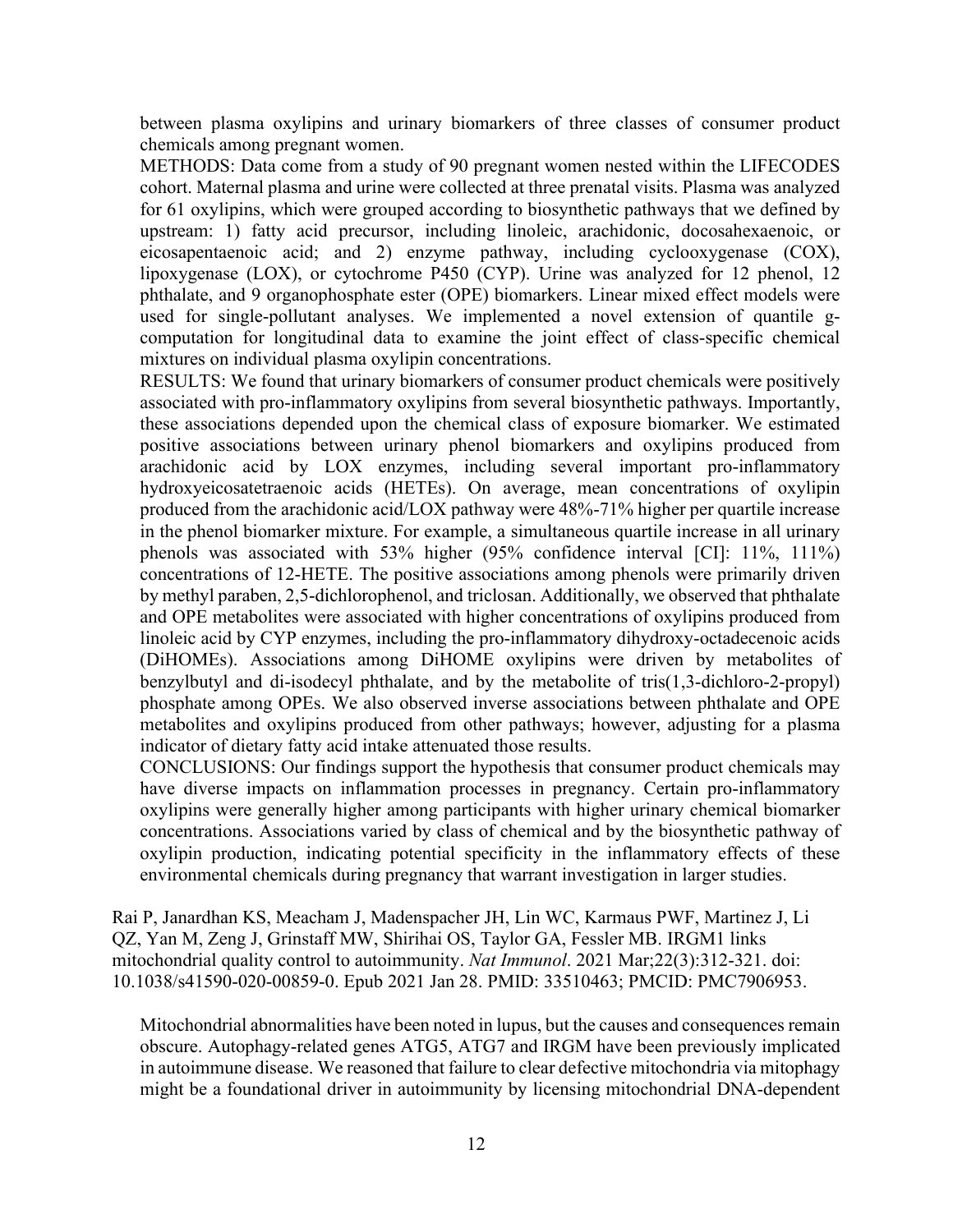induction of type I interferon. Here, we show that mice lacking the GTPase IRGM1 (IRGM homolog) exhibited a type I interferonopathy with autoimmune features. Irgm1 deletion impaired the execution of mitophagy with cell-specific consequences. In fibroblasts, mitochondrial DNA soiling of the cytosol induced cyclic GMP-AMP synthase (cGAS) stimulator of interferon genes (STING)-dependent type I interferon, whereas in macrophages, lysosomal Toll-like receptor 7 was activated. In vivo, Irgm1-/- tissues exhibited mosaic dependency upon nucleic acid receptors. Whereas salivary and lacrimal gland autoimmune pathology was abolished, and lung pathology was attenuated by cGAS and STING deletion, pancreatic pathology remained unchanged. These findings reveal fundamental connections between mitochondrial quality control and tissue-selective autoimmune disease.

Yu H, Wang J, Lackford B, Bennett B, Li JL, Hu G. INO80 promotes H2A.Z occupancy to regulate cell fate transition in pluripotent stem cells. *Nucleic Acids Res*. 2021 Jul 9;49(12):6739- 6755. doi: 10.1093/nar/gkab476. PMID: 34139016; PMCID: PMC8266661.

 The INO80 chromatin remodeler is involved in many chromatin-dependent cellular functions. INO80-dependent H2A.Z occupancy is a critical licensing step for the bivalent domains, and However, its role in pluripotency and cell fate transition is not fully defined. We examined the impact of Ino80 deletion in the naïve and primed pluripotent stem cells. We found that Ino80 deletion had minimal effect on self-renewal and gene expression in the naïve state but led to cellular differentiation and de-repression of developmental genes in the transition toward and maintenance of the primed state. In the naïve state, INO80 pre-marked gene promoters that would adopt bivalent histone modifications by H3K4me3 and H3K27me3 upon transition into the primed state. In the primed state, in contrast to its known role in H2A.Z exchange, INO80 promoted H2A.Z occupancy at these bivalent promoters and facilitated H3K27me3 installation and maintenance as well as downstream gene repression. Together, our results identified an unexpected function of INO80 in H2A.Z deposition and gene regulation. We showed that thereby uncovered an epigenetic mechanism by which chromatin remodeling, histone variant deposition and histone modification coordinately control cell fate.

Jackson CL, Umesi C, Gaston SA, Azarbarzin A, Lunyera J, McGrath JA, Jackson Ii WB, Diamantidis CJ, Boulware E, Lutsey PL, Redline S. Multiple, objectively measured sleep dimensions including hypoxic burden and chronic kidney disease: findings from the Multi-Ethnic Study of Atherosclerosis. *Thorax*. 2021 Jul;76(7):704-713. doi: 10.1136/thoraxjnl-2020- 214713. Epub 2020 Dec 4. PMID: 33277428; PMCID: PMC8175452.

BACKGROUND: Poor sleep may contribute to chronic kidney disease (CKD) through several pathways, including hypoxia-induced systemic and intraglomerular pressure, inflammation, oxidative stress and endothelial dysfunction. However, few studies have investigated the association between multiple objectively measured sleep dimensions and CKD.

METHODS: We investigated the cross-sectional association between sleep dimensions and CKD among 1895 Multi-Ethnic Study of Atherosclerosis Sleep Ancillary Study participants who completed in-home polysomnography, wrist actigraphy and a sleep questionnaire. Using Poisson regression models with robust variance, we estimated separate prevalence ratios (PR) and 95% CIs for moderate-to-severe CKD (glomerular filtration rate <60 [mL/min/1.73](https://mL/min/1.73) m2 or albuminuria  $>$ 30 mg/g) among participants according to multiple sleep dimensions, including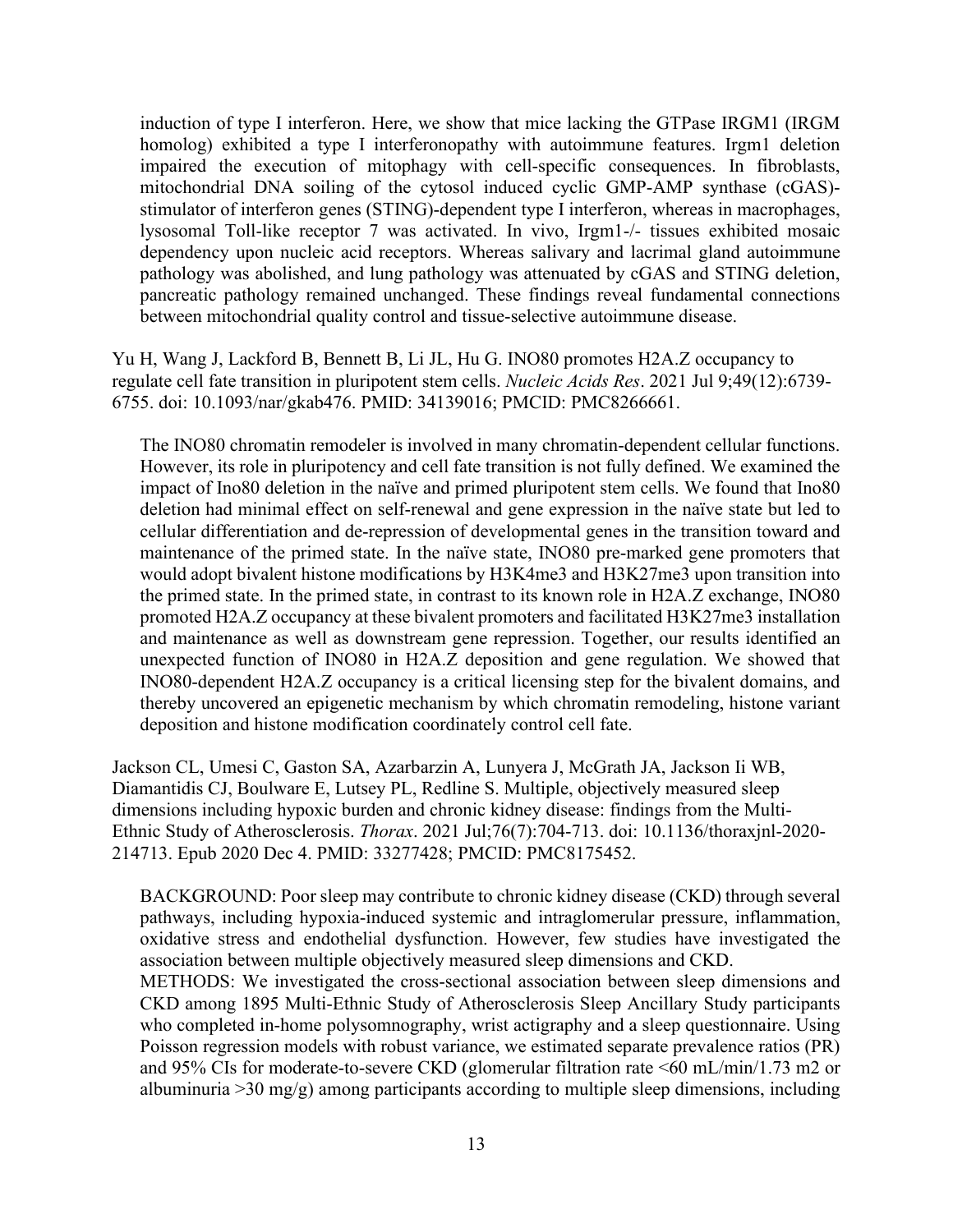very short (≤5 hours) sleep, Apnoea-Hypopnoea Index and sleep apnoea-specific hypoxic burden (SASHB) (total area under the respiratory event-related desaturation curve divided by total sleep duration, %min/hour)). Regression models were adjusted for sociodemographic characteristics, health behaviours and clinical characteristics.

RESULTS: Of the 1895 participants, mean age was 68.2±9.1 years, 54% were women, 37% were white, 28% black, 24% Hispanic/Latino and 11% Asian. Several sleep metrics were associated with higher adjusted PR of moderate-to-severe CKD: very short versus recommended sleep duration (PR=1.40, 95% CI 1.06 to 1.83); SASHB (Box-Cox transformed SASHB: PR=1.06, 95% CI 1.02 to 1.12); and for participants in the highest quintile of SASHB plus sleep apnoea: PR=1.28, 95% CI 1.01 to 1.63.

CONCLUSIONS: Sleep apnoea associated hypoxia and very short sleep, likely representing independent biological mechanisms, were associated with a higher moderate-to-severe CKD prevalence, which highlights the potential role for novel interventions.

Nair KS, Srivastava C, Brown RV, Koli S, Choquet H, Kang HS, Kuo YM, Grimm SA, Sutherland C, Badea A, Johnson GA, Zhao Y, Yin J, Okamoto K, Clark G, Borrás T, Zode G, Kizhatil K, Chakrabarti S, John SWM, Jorgenson E, Jetten AM. GLIS1 regulates trabecular meshwork function and intraocular pressure and is associated with glaucoma in humans. *Nat Commun*. 2021 Aug 12;12(1):4877. doi: 10.1038/s41467-021-25181-7. PMID: 34385434; PMCID: PMC8361148.

 study identifies GLIS1 as a critical regulator of TM function and maintenance, AqH dynamics, Chronically elevated intraocular pressure (IOP) is the major risk factor of primary open-angle glaucoma, a leading cause of blindness. Dysfunction of the trabecular meshwork (TM), which controls the outflow of aqueous humor (AqH) from the anterior chamber, is the major cause of elevated IOP. Here, we demonstrate that mice deficient in the Krüppel-like zinc finger transcriptional factor GLI-similar-1 (GLIS1) develop chronically elevated IOP. Magnetic resonance imaging and histopathological analysis reveal that deficiency in GLIS1 expression induces progressive degeneration of the TM, leading to inefficient AqH drainage from the anterior chamber and elevated IOP. Transcriptome and cistrome analyses identified several glaucoma- and extracellular matrix-associated genes as direct transcriptional targets of GLIS1. We also identified a significant association between GLIS1 variant rs941125 and glaucoma in humans ( $P = 4.73 \times 10^{-6}$ ), further supporting a role for GLIS1 into glaucoma etiology. Our and IOP.

Fang Y, Xu X, Ding J, Yang L, Doan MT, Karmaus PWF, Snyder NW, Zhao Y, Li JL, Li X. Histone crotonylation promotes mesoendodermal commitment of human embryonic stem cells. *Cell Stem Cell*. 2021 Apr [1;28\(4\):748-763.e7.](https://1;28(4):748-763.e7) doi: 10.1016/j.stem.2020.12.009. Epub 2021 Jan 14. PMID: 33450185; PMCID: PMC8026719.

 almost completely unknown. Here we report that histone crotonylation is crucial for endoderm Histone crotonylation is a non-acetyl histone lysine modification that is as widespread as acetylation. However, physiological functions associated with histone crotonylation remain differentiation. We demonstrate that key crotonyl-coenzyme A (CoA)-producing enzymes are specifically induced in endodermal cells during differentiation of human embryonic stem cells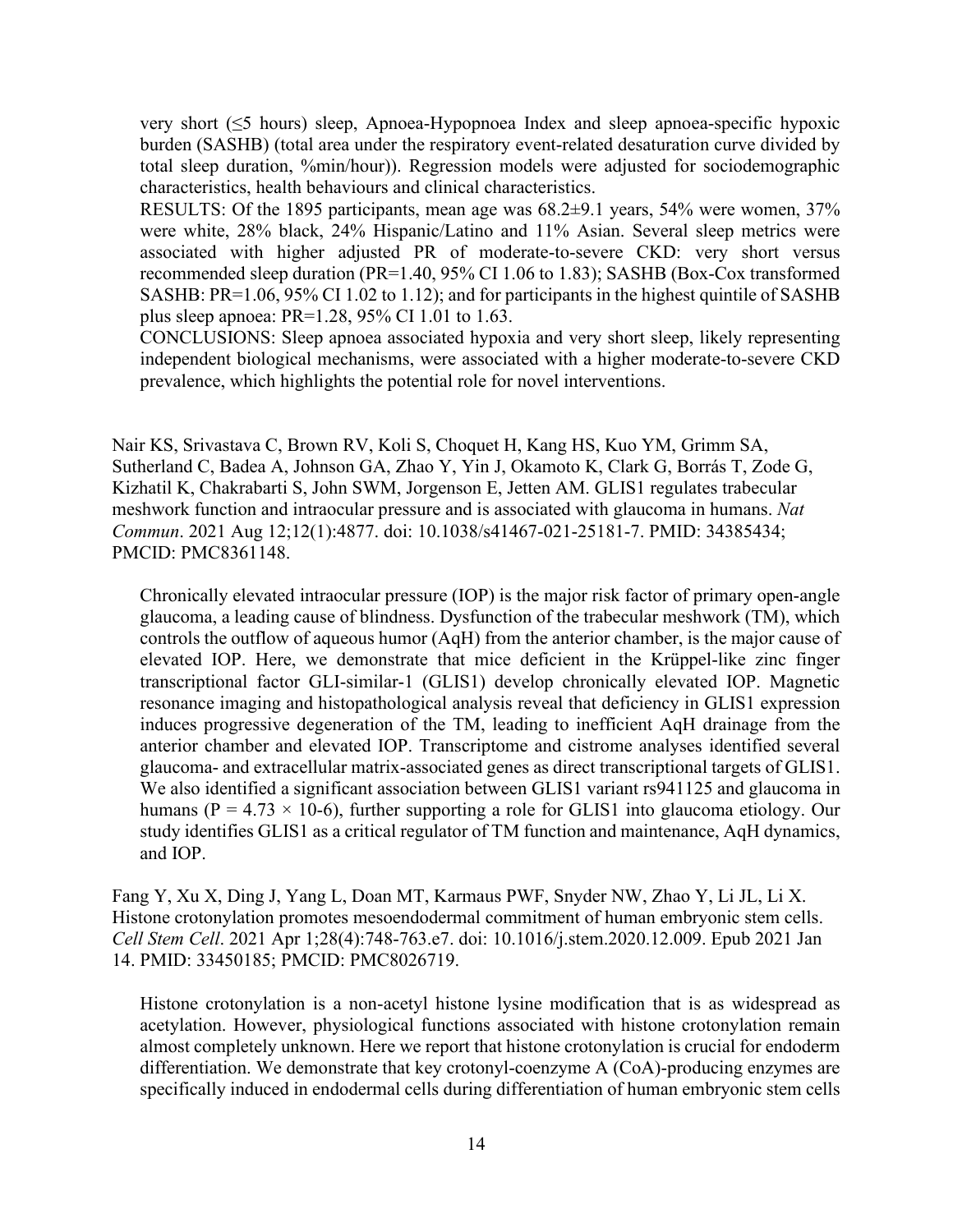(hESCs) in vitro and in mouse embryos, where they function to increase histone crotonylation and enhance endodermal gene expression. Chemical enhancement of histone crotonylation promotes endoderm differentiation of hESCs, whereas deletion of crotonyl-CoA-producing enzymes reduces histone crotonylation and impairs meso/endoderm differentiation in vitro and in vivo. Our study uncovers a histone crotonylation-mediated mechanism that promotes endodermal commitment of pluripotent stem cells, which may have important implications for therapeutic strategies against a number of human diseases.

Foo ACY, Thompson PM, Chen SH, Jadi R, Lupo B, DeRose EF, Arora S, Placentra VC, Premkumar L, Perera L, Pedersen LC, Martin N, Mueller GA. The mosquito protein AEG12 displays both cytolytic and antiviral properties via a common lipid transfer mechanism. *Proc Natl Acad Sci U S A*. 2021 Mar 16;118(11):e2019251118. doi: 10.1073/pnas.2019251118. PMID: 33688047; PMCID: PMC7980415.

The mosquito protein AEG12 is up-regulated in response to blood meals and flavivirus infection though its function remained elusive. Here, we determine the three-dimensional structure of AEG12 and describe the binding specificity of acyl-chain ligands within its large central hydrophobic cavity. We show that AEG12 displays hemolytic and cytolytic activity by selectively delivering unsaturated fatty acid cargoes into phosphatidylcholine-rich lipid bilayers. This property of AEG12 also enables it to inhibit replication of enveloped viruses such as Dengue and Zika viruses at low micromolar concentrations. Weaker inhibition was observed against more distantly related coronaviruses and lentivirus, while no inhibition was observed against the nonenveloped virus adeno-associated virus. Together, our results uncover the mechanistic understanding of AEG12 function and provide the necessary implications for its use as a broad-spectrum therapeutic against cellular and viral targets.

Park YM, Bookwalter DB, O'Brien KM, Jackson CL, Weinberg CR, Sandler DP. A prospective study of type 2 diabetes, metformin use, and risk of breast cancer. *Ann Oncol*. 2021 Mar;32(3):351-359. doi: 10.1016/j.annonc.2020.12.008. Epub 2021 Jan 29. PMID: 33516778; PMCID: PMC7995619.

BACKGROUND: Type 2 diabetes (T2D) has been associated with increased breast cancer risk, but commonly prescribed antidiabetic medications such as metformin may reduce risk. Few studies have investigated T2D and medications together in relation to breast cancer.

 PATIENTS AND METHODS: Data came from 44 541 Sister Study participants aged 35 to 74 Hazard ratios (HRs) and 95% confidence intervals (CIs) were estimated. years at enrollment (2003-2009) who satisfied eligibility criteria, followed through 15 September 2017. Information on time-varying, self-reported, physician-diagnosed, prevalent and incident T2D, use of antidiabetic medications, and covariates was obtained from baseline and follow-up questionnaires. Incident breast cancers were confirmed with medical records.

RESULTS: During follow-up (median, 8.6 years), 2678 breast cancers were diagnosed at least 1 year after enrollment. There were 3227 women (7.2%) with prevalent and 2389 (5.3%) with incident T2D, among whom  $61\%$  (n = 3386) were ever treated with metformin. There was no overall association between T2D and breast cancer risk (HR 0.99; 95% CI, [0.87-1.13](https://0.87-1.13)). However, T2D was associated with increased risk of triple-negative breast cancer (HR 1.40; 95% CI, [0.90-2.16\)](https://0.90-2.16). Compared with not having T2D, T2D with metformin use was not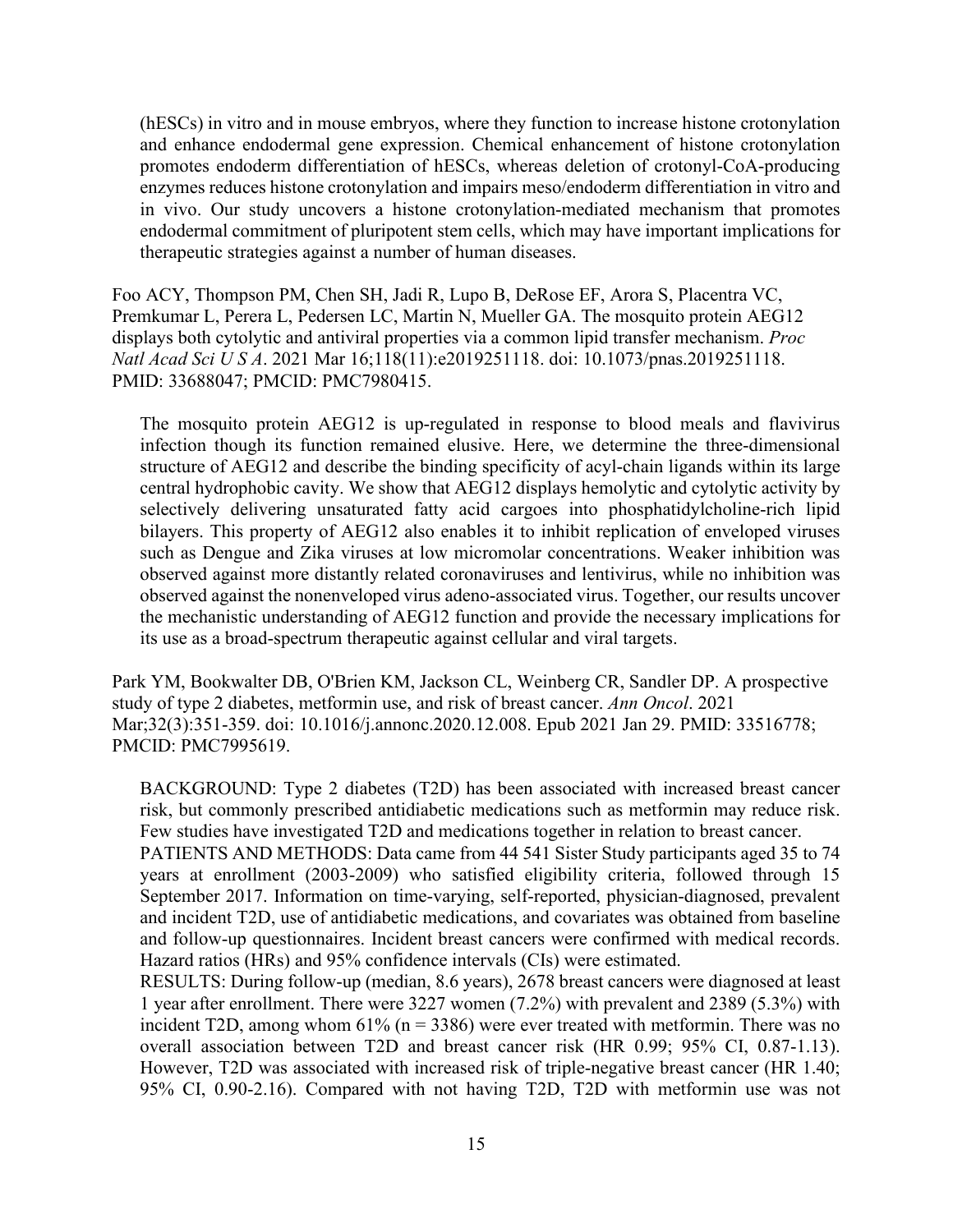with decreased risk of estrogen receptor (ER)-positive breast cancer (HR 0.86; 95% CI 0.70 was stronger for longer duration  $(\geq 10 \text{ year})$  metformin use (HR 0.62; 95% CI, 0.38[-1.01](https://0.38-1.01); P for associated with overall breast cancer risk (HR 0.98; 95% CI, [0.83-1.15\)](https://0.83-1.15), but it was associated 1.05) and increased risk of ER-negative (HR 1.25; 95% CI, [0.84-1.88](https://0.84-1.88)) and triple-negative breast cancer (HR 1.74; 95% CI, [1.06-2.83](https://1.06-2.83)). The inverse association with ER-positive cancer  $trend = 0.09$ . Results were supported by sensitivity analyses.

CONCLUSION: Our findings suggest that associations between T2D and breast cancer may differ by hormone receptor status and that associations between T2D and ER-positive breast cancer may be reduced by long-term metformin use.

 nuclease specificity and dynamics. *Nat Commun*. 2021 Jan 27;12(1):636. doi: 10.1038/s41467- Pillon MC, Frazier MN, Dillard LB, Williams JG, Kocaman S, Krahn JM, Perera L, Hayne CK, Gordon J, Stewart ZD, Sobhany M, Deterding LJ, Hsu AL, Dandey VP, Borgnia MJ, Stanley RE. Cryo-EM structures of the SARS-CoV-2 endoribonuclease Nsp15 reveal insight into 020-20608-z. PMID: 33504779; PMCID: PMC7840905.

 and processes RNA remains poorly understood. Here we report a series of cryo-EM Nsp15, a uridine specific endoribonuclease conserved across coronaviruses, processes viral RNA to evade detection by host defense systems. Crystal structures of Nsp15 from different coronaviruses have shown a common hexameric assembly, yet how the enzyme recognizes reconstructions of SARS-CoV-2 Nsp15, in both apo and UTP-bound states. The cryo-EM reconstructions, combined with biochemistry, mass spectrometry, and molecular dynamics, expose molecular details of how critical active site residues recognize uridine and facilitate catalysis of the phosphodiester bond. Mass spectrometry revealed the accumulation of cyclic phosphate cleavage products, while analysis of the apo and UTP-bound datasets revealed conformational dynamics not observed by crystal structures that are likely important to facilitate substrate recognition and regulate nuclease activity. Collectively, these findings advance understanding of how Nsp15 processes viral RNA and provide a structural framework for the development of new therapeutics.

Jamsen JA, Sassa A, Perera L, Shock DD, Beard WA, Wilson SH. Structural basis for proficient oxidized ribonucleotide insertion in double strand break repair. *Nat Commun*. 2021 Aug 20;12(1):5055. doi: 10.1038/s41467-021-24486-x. PMID: 34417448; PMCID: PMC8379156.

 together in mammalian cells. Ribonucleotide insertion by DNA polymerase (pol) μ prepares that pol μ lacks discrimination against oxidized dGTP (8-oxo-dGTP), that can lead to proficient oxidized ribonucleotide (8-oxo-rGTP) incorporation during DSB repair by pol μ. nucleotide pools, combined with inefficient sanitization and repair, implicate pol μ mediated Reactive oxygen species (ROS) oxidize cellular nucleotide pools and cause double strand breaks (DSBs). Non-homologous end-joining (NHEJ) attaches broken chromosomal ends breaks for end-joining and this is required for successful NHEJ in vivo. We previously showed mutagenesis, cancer, aging and human disease. Here we reveal the structural basis for Time-lapse crystallography snapshots of structural intermediates during nucleotide insertion along with computational simulations reveal substrate, metal and side chain dynamics, that allow oxidized ribonucleotides to escape polymerase discrimination checkpoints. Abundant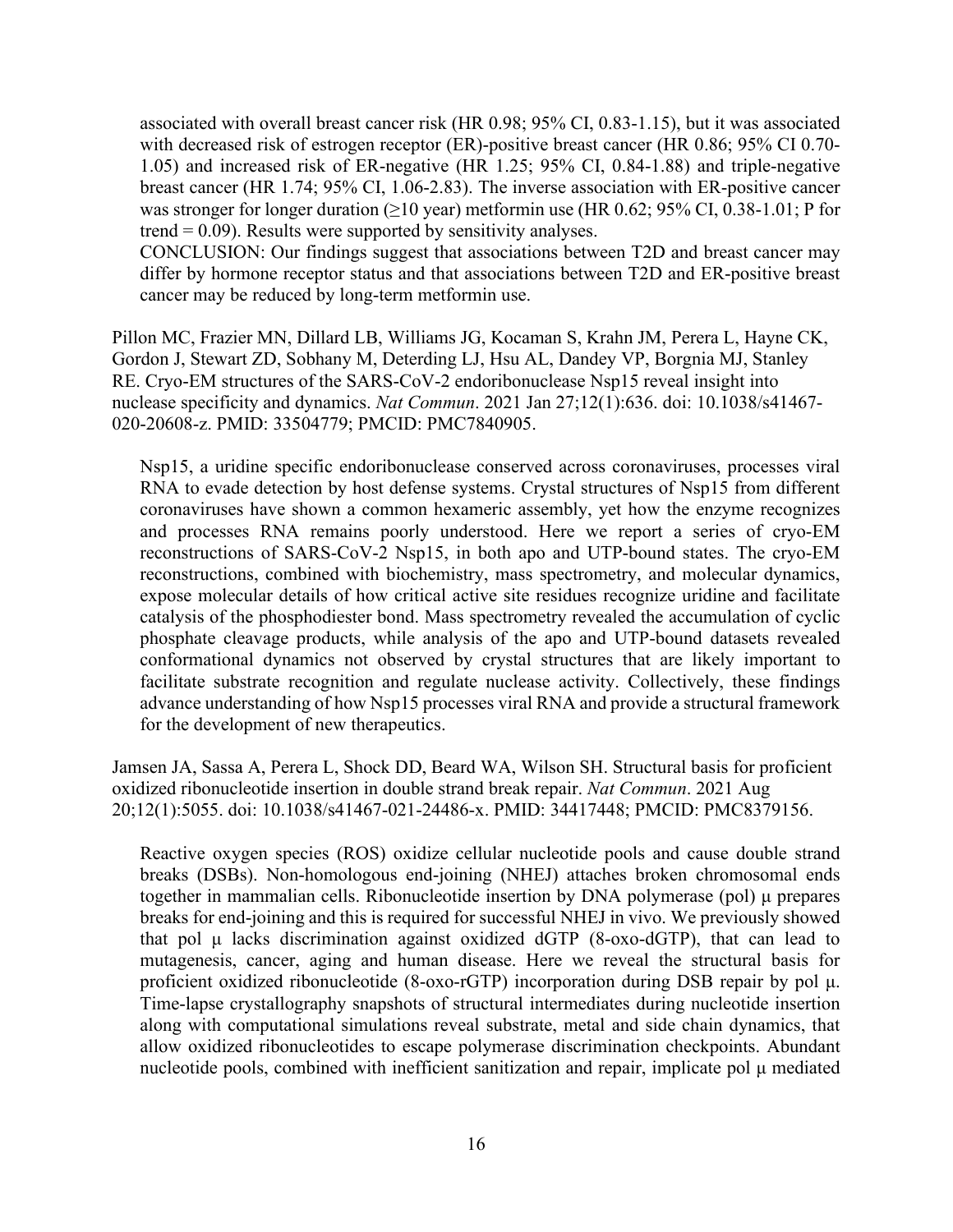oxidized ribonucleotide insertion as an emerging source of widespread persistent mutagenesis and genomic instability.

Amato CM, Yao HH. Developmental and sexual dimorphic atlas of the prenatal mouse external genitalia at the single-cell level. *Proc Natl Acad Sci U S A*. 2021 Jun 22;118(25):e2103856118. doi: 10.1073/pnas.2103856118. Epub 2021 Jun 21. PMID: 34155146; PMCID: PMC8237666.

 androgen and estrogen. By late sexual differentiation (E18.5), unique cell populations in both Birth defects of the external genitalia are among the most common in the world. Proper formation of the external genitalia requires a highly orchestrated process that involves special cell populations and sexually dimorphic hormone signaling. It is clear what the end result of the sexually dimorphic development is (a penis in the male versus clitoris in the female); however, the cell populations involved in the process remain poorly defined. Here, we used single-cell messenger RNA sequencing in mouse embryos to uncover the dynamic changes in cell populations in the external genitalia during the critical morphogenetic window. We found that overall, male and female external genitalia are largely composed of the same core cellular components. At the bipotential stage of development (embryonic day or E14.5), few differences in cell populational composition exist between male and female. Although similar in cell population composition, genetic differences in key sexual differentiation developmental pathways arise between males and females by the early (E16.5) and late (E18.5) differentiation stages. These differences include discrete cell populations with distinct responsiveness to male and female genitalia become apparent and are enriched with androgen- and estrogenresponsive genes, respectively. These data provide insights into the morphogenesis of the external genitalia that could be used to understand diseases associated with defects in the external genitalia.

Li H, Bradbury JA, Edin ML, Graves JP, Gruzdev A, Cheng J, Hoopes SL, DeGraff LM, Fessler MB, Garantziotis S, Schurman SH, Zeldin DC. sEH promotes macrophage phagocytosis and lung clearance of Streptococcus pneumoniae. *J Clin Invest*. 2021 Nov 15;131(22):e129679. doi: 10.1172/JCI129679. PMID: 34591792; PMCID: PMC8592545.

Epoxyeicosatrienoic acids (EETs) have potent antiinflammatory properties. Hydrolysis of EETs by soluble epoxide hydrolase/ epoxide hydrolase 2 (sEH/EPHX2) to less active diols attenuates their antiinflammatory effects. Macrophage activation is critical to many inflammatory responses; however, the role of EETs and sEH in regulating macrophage function remains unknown. Lung bacterial clearance of Streptococcus pneumoniae was impaired in Ephx2-deficient (Ephx2-/-) mice and in mice treated with an sEH inhibitor. The EET receptor antagonist EEZE restored lung clearance of S. pneumoniae in Ephx2-/- mice. Ephx2-/- mice had normal lung Il1b, Il6, and Tnfa expression levels and macrophage recruitment to the lungs during S. pneumoniae infection; however, Ephx2 disruption attenuated proinflammatory cytokine induction, Tlr2 and Pgylrp1 receptor upregulation, and Ras-related C3 botulinum toxin substrates 1 and 2 (Rac1/2) and cell division control protein 42 homolog (Cdc42) activation in PGN-stimulated macrophages. Consistent with these observations, Ephx2-/- macrophages displayed reduced phagocytosis of S. pneumoniae in vivo and in vitro. Heterologous overexpression of TLR2 and peptidoglycan recognition protein 1 (PGLYRP1) in Ephx2-/- macrophages restored macrophage activation and phagocytosis. Human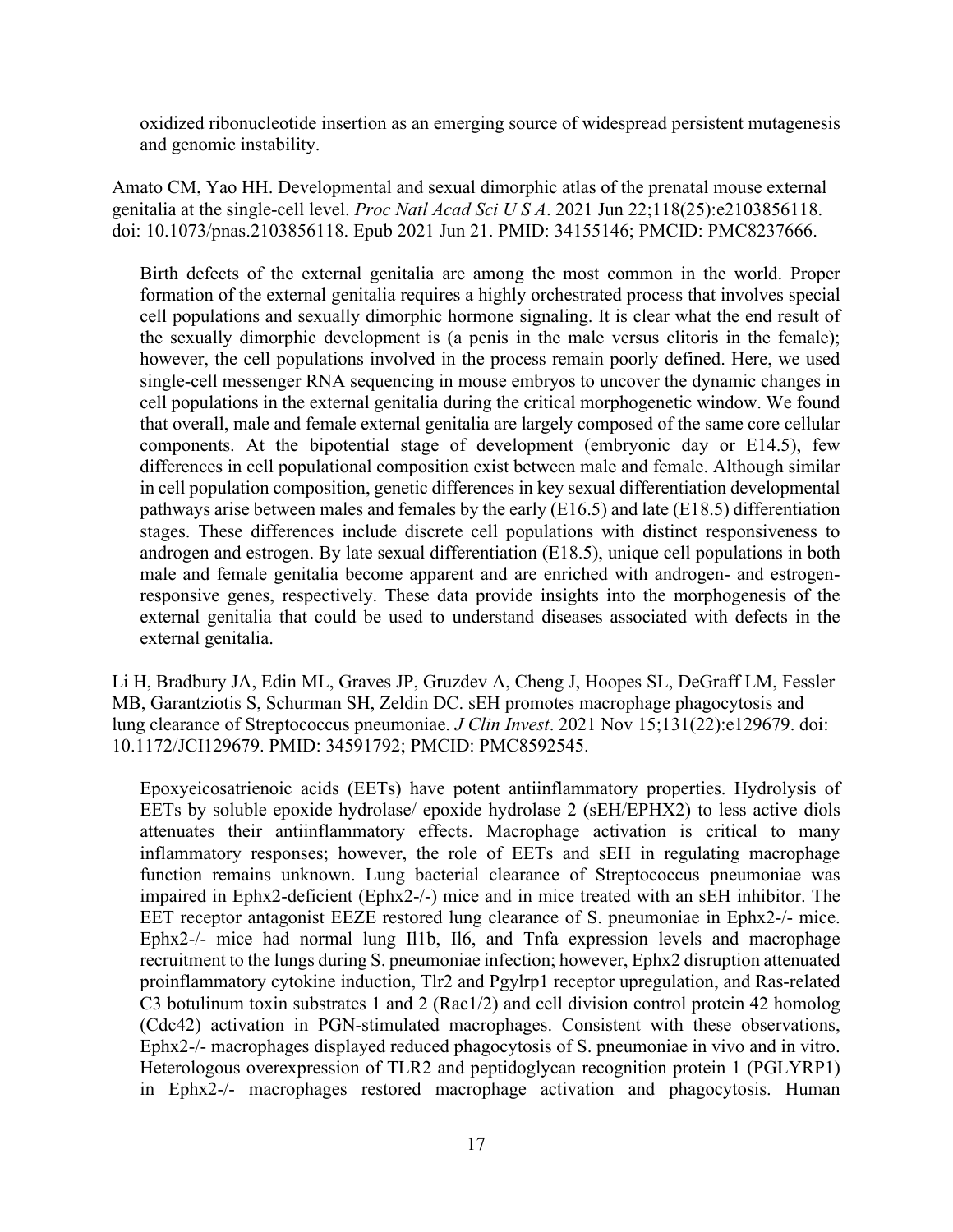macrophage function may lead to the development of new therapeutic approaches for bacterial macrophage function was similarly regulated by EETs. Together, these results demonstrate that EETs reduced macrophage activation and phagocytosis of S. pneumoniae through the downregulation of TLR2 and PGLYRP1 expression. Defining the role of EETs and sEH in diseases.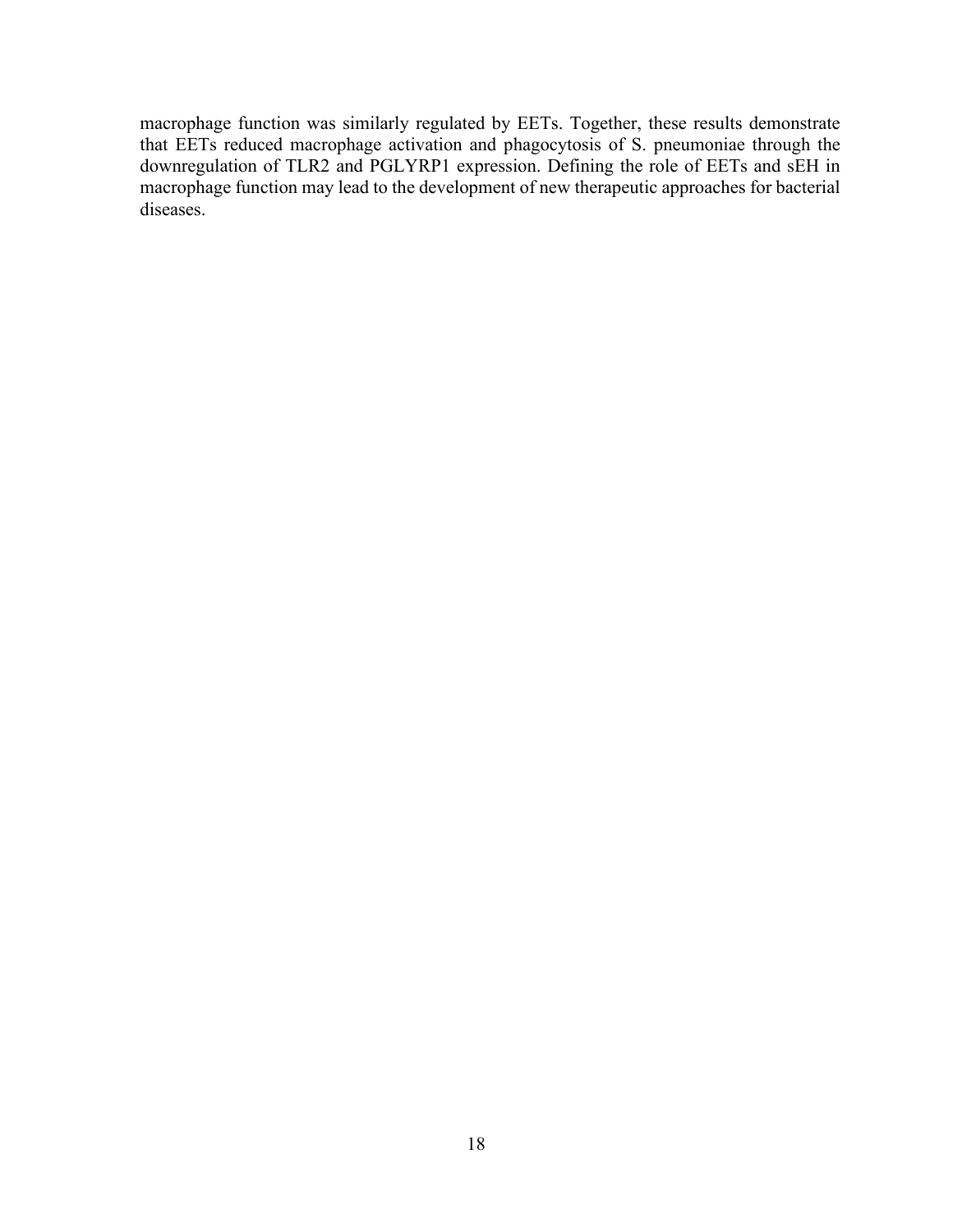#### **AWARDS AND HONORS**

#### **Scientific Awards**

- Dr. Benedict Anchang (Biostatistics and Computational Biology Branch) was awarded a prestigious grant from the Chan Zuckerberg Initiative (CZI) to create a Nigeria Maternal Atlas to Improve Birth Outcomes using single-cell analysis as part of the Ancestry Networks for the Human Cell Atlas project.
- Dr. Dondrae Coble (Chief, Comparative Medicine Branch) received the 2021 George R. Collins Education and Training Award by the American Association for Laboratory Animal Science (AALAS) for his outstanding contributions in the field of Laboratory Animal Technician Training.
- Dr. R. Scott Williams (Genome Integrity and Structural Biology Laboratory) received the Southeast Regional Collaborative Access Team (SER-CAT) Outstanding Science Award from Argonne National Laboratory of the U.S. Department of Energy.

#### **Named Professorships/Lectures**

- Dr. Chandra Jackson (Epidemiology Branch) was invited as the Keynote Speaker at the 2021 Center for Reproductive Science on May 7, 2021. Reproductive Science and Medicine Summit organized by the Northwestern University
- Dr. Geoffrey Mueller (Genome Integrity and Structural Biology Laboratory) was selected to present the 2022 John W. Yunginger Memorial Lectureship at the American Academy of Allergy, Asthma and Immunology (AAAAI) Annual Meeting.
- Dr. Lisa Rider (Clinical Research Branch) was invited to present the 9<sup>th</sup> Annual Kennedy Lectureship at the University of Alabama Department of Pediatrics on November 11, 2021.
- Dr. Stephen Shears (Signal Transduction Laboratory) has been invited to present the Keynote Address at the 2022 International Inositol Phosphate Meeting.

#### **Advisory/Editorial Boards**

- Dr. Trevor Archer (NIH Distinguished Investigator and Chief, Epigenetics and Stem Cell Biology Laboratory) served on the Board of Reviewing Editors of *Science*.
- Certification and Registry Board Member for the American Association for Laboratory Dr. Dondrae Coble (Chief, Comparative Medicine Branch) served as a member of the Board of Directors for the National Association of Black Veterinarians; Chairperson for the American College of Laboratory Animal Medicine Equity and Inclusion Task Force; and Animal Science.
- Dr. William Copeland (Chief, Genome Integrity and Structural Biology Laboratory) served as Chair for the 25th anniversary meeting of the United Mitochondrial Disease [Foundation](https://www.umdf.org/symposium/) held June 2021 in Charlotte, NC.
- as Past President and Board Member of Society for the Study of Reproduction. Dr. Francesco DeMayo (Chief, Reproductive and Developmental Biology Laboratory) served
- Dr. Paul Doetsch (Deputy Scientific Director and Genome Integrity and Structural Biology Laboratory) served on the Department of Defense Programmatic Panel (Grants Council)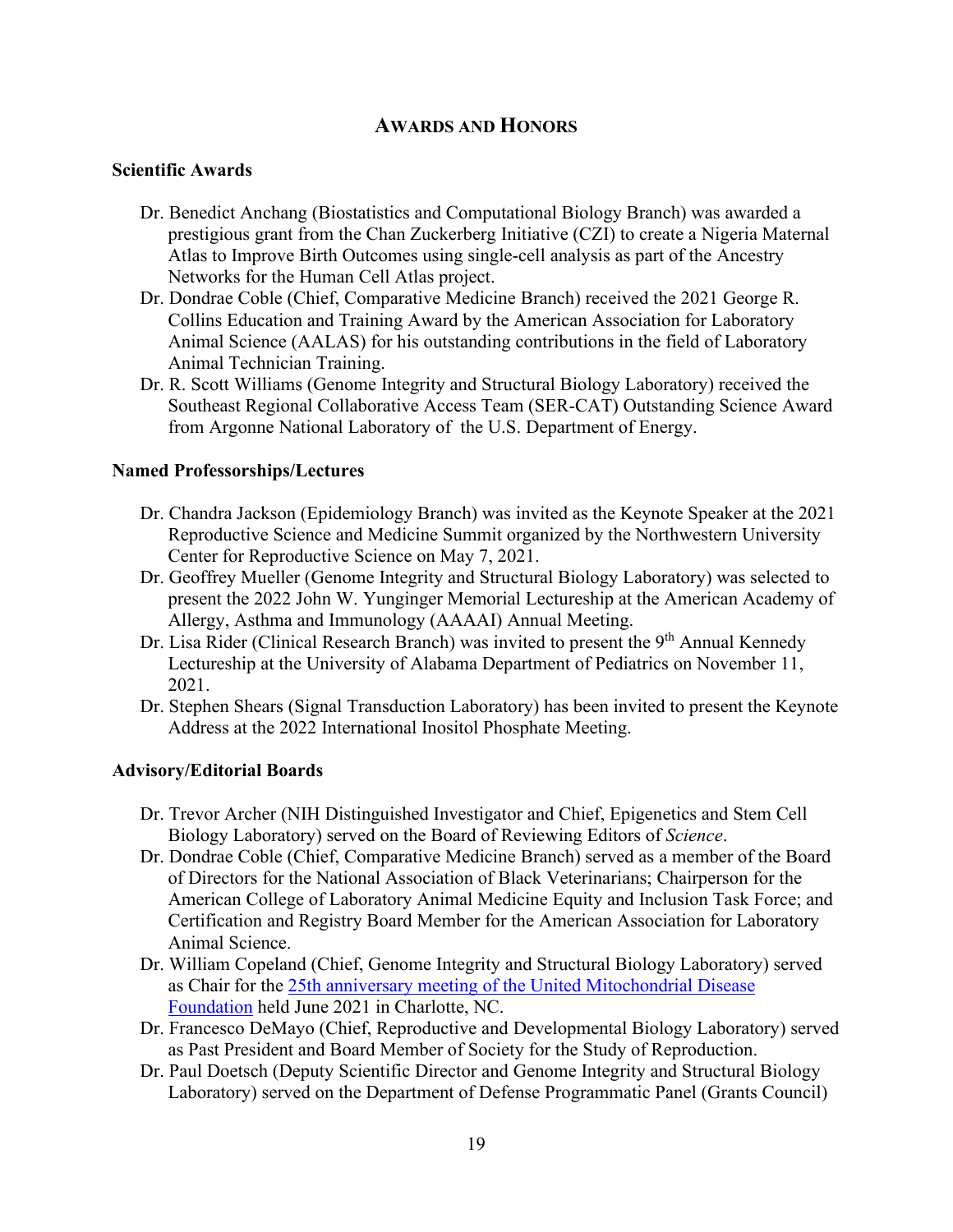for Cancer Research Program. He also served as an Academic Editor for *BioMed Research International, Biochemistry Research International* and on the editorial boards *Nucleic Acids Research* and *DNA Repair*.

- Dr. Kelly Ferguson (Epidemiology Branch) served on the Editorial Board of *Environmental Research*.
- Dr. Michael Fessler (Chief, Immunity, Inflammation and Disease Laboratory) served as an Associate Editor for the *American Journal of Respiratory Cell and Molecular Biology*
- Dr. Stavros Garantziotis (Immunity, Inflammation and Disease Laboratory) served on the *Biology* and the *American Journal of Physiology – Lung Cellular and Molecular Physiology*. He served as an Associate Editor for *Lung.*  Editorial Board of *Matrix Biology*, *American Journal of Respiratory Cell and Molecular*
- Associate Editor for *PLoS Genetics* and on the Editorial Board of *Mutation Research,*  Dr. Dmitry Gordenin (Genome Integrity and Structural Biology Laboratory) served as *Fundamental and Molecular Mechanisms of Mutagenesis*.
- Sleep Research Society. Sleep Research Society. Dr. Patricia Jensen (Neurobiology Laboratory) served as a member of the External Advisory Dr. Chandra Jackson (Epidemiology Branch) was elected to the Board of Directors of the
- Committee for the Metabolic Basis of Disease Center for the Pennington Biomedical Research Center. She is also served on the Editorial Board of *Brain Research.*
- Boards for *Nuclear Receptor Research*, *Stem Cell Investigation* and *Cells*  Dr. Anton Jetten (Immunity, Inflammation and Disease Laboratory) served on the Editorial
- Dr. Anne Marie Jukic (Epidemiology Branch) served on the Editorial Board of *Environmental Health Perspectives.*
- Dr. Kathy Laber (Comparative Medicine Branch) served as an Emeritus Council Member for AAALAC.
- as a Statistical Associate Editor for *Exposome* and on the Statistical Board of Reviewing Editors (sBORE) for *Science*. Dr. Alison Motsinger-Reif (Chief, Biostatistics and Computational Biology Branch) served
- Dr. Geoffrey Mueller (Genome Integrity and Structural Biology Laboratory) served as a review editor for *Frontiers in Allergy*. He also served on the World Health Organization / International Union of Immunological Societies Allergen Nomenclature Subcommittee.
- Dr. Anant Parekh (Chief, Signal Transduction Laboratory) served as Executive Editor of *Function* and served on the Editorial Board of *Cells*.
- Dr. Lalith Perera (Genome Integrity and Structural Biology Laboratory) served on the Editorial Board of *International Journal of Molecular Sciences* and as an Associate Editor of *Frontiers in Chemistry*.
- *Autoinflammatory Disorders, Frontiers in Immunology*, and served on the Editorial as Chair of the Cure JM Foundation Medical Advisory Committee. Dr. Lisa Rider (Clinical Research Branch) served as an Associate Editor for *Autoimmune and*  Boards of *Journal of Neuromuscular Diseases* and *Clinical Experimental Rheumatology.*  She also served as an uncompensated Medical Advisor to Alexion, Pfizer and Argenx and
- Dr. Keith Shockley (Biostatistics and Computational Biology Branch) served on the editorial boards of *Toxicologic Pathology*, *Frontiers in Toxicogenomics*, *Frontiers in Computational Toxicology and Informatics*. He also appointed as Associate Editor for *Toxigenomics*.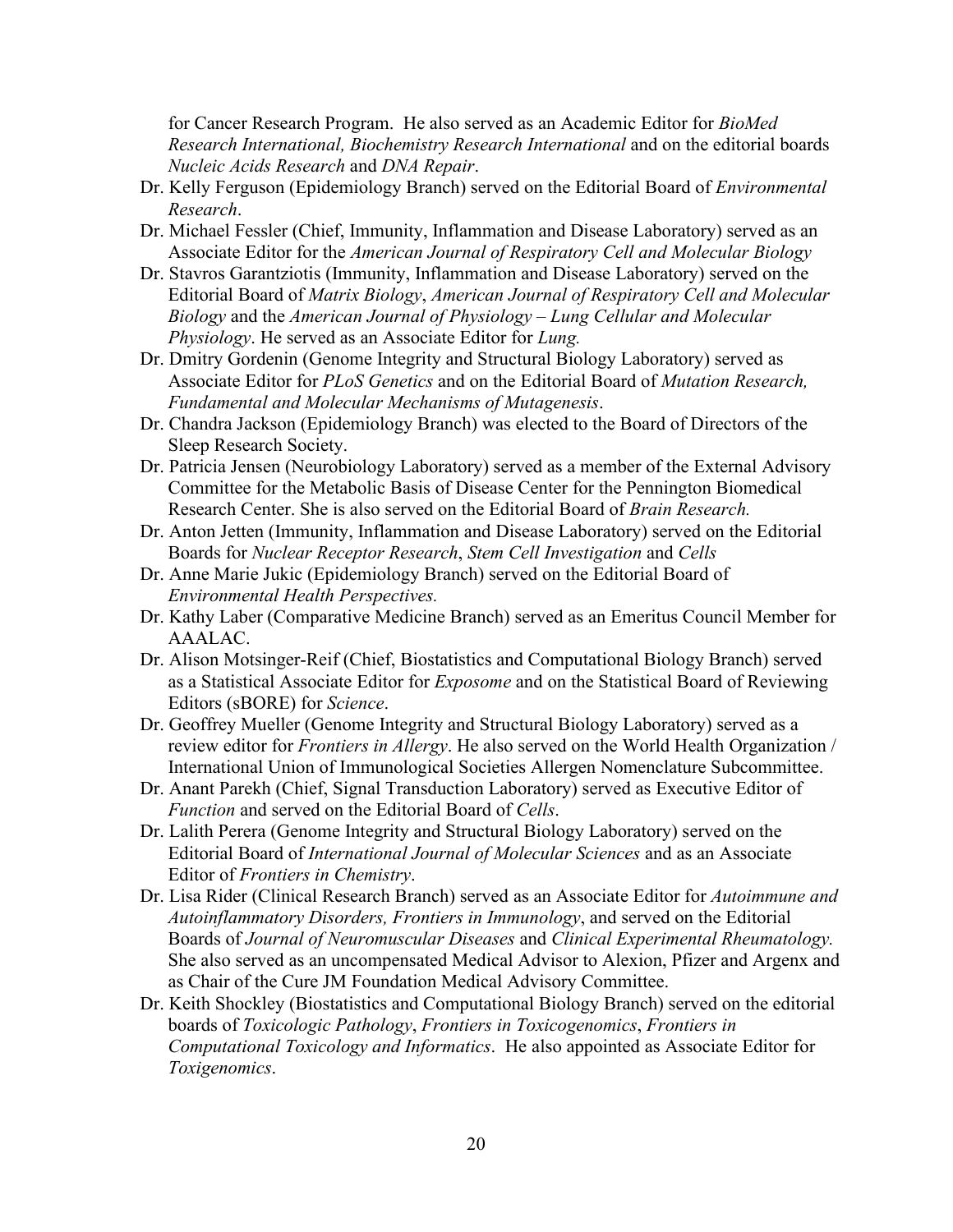- as Associate Editor of *Biology of Reproduction* served as Academic Editor for *PLoS*  Dr. Carmen Williams (Reproductive and Developmental Biology Laboratory) was appointed *Biology*.
- Dr. R. Scott Williams (Genome Integrity and Structural Biology Laboratory) served on the Editorial Board of the *Journal of Biological Chemistry.*
- *Biology of Reproduction.* Dr. Yao was also selected as a regular member of the Cellular, Dr. Humphrey Yao (Reproductive and Developmental Biology Laboratory) served on the Editorial Board for *Sexual Development* and on the Board of Reviewing Editors for Molecular and Integrative Reproduction Study Session for the NIH.
- *Pharmacology* and the *Journal of Lipid Research.* He also served on the National Asthma Dr. Darryl Zeldin (Scientific Director and Immunity, Inflammation and Disease Laboratory) served as an Associate Editor for *Pharmacology and Therapeutics* and on the Editorial or Reviewer Boards of *Journal of Allergy and Clinical Immunology, Journal of Biological Chemistry*, the *American Journal of Physiology: Lung Cellular and Molecular Biology*, *American Journal of Respiratory Cell and Molecular Biology*, *Prostaglandins and Other Lipid Mediators*, *Open Environmental Research Journal, Molecular and Cellular*  Education and Prevention Program Federal Advisory Committee.
- Dr. Shanshan Zhao (Biostatistics and Computational Biology Branch) served as an Associate Editor of *Biometrics* and as an academic advisor for *PLoS One*.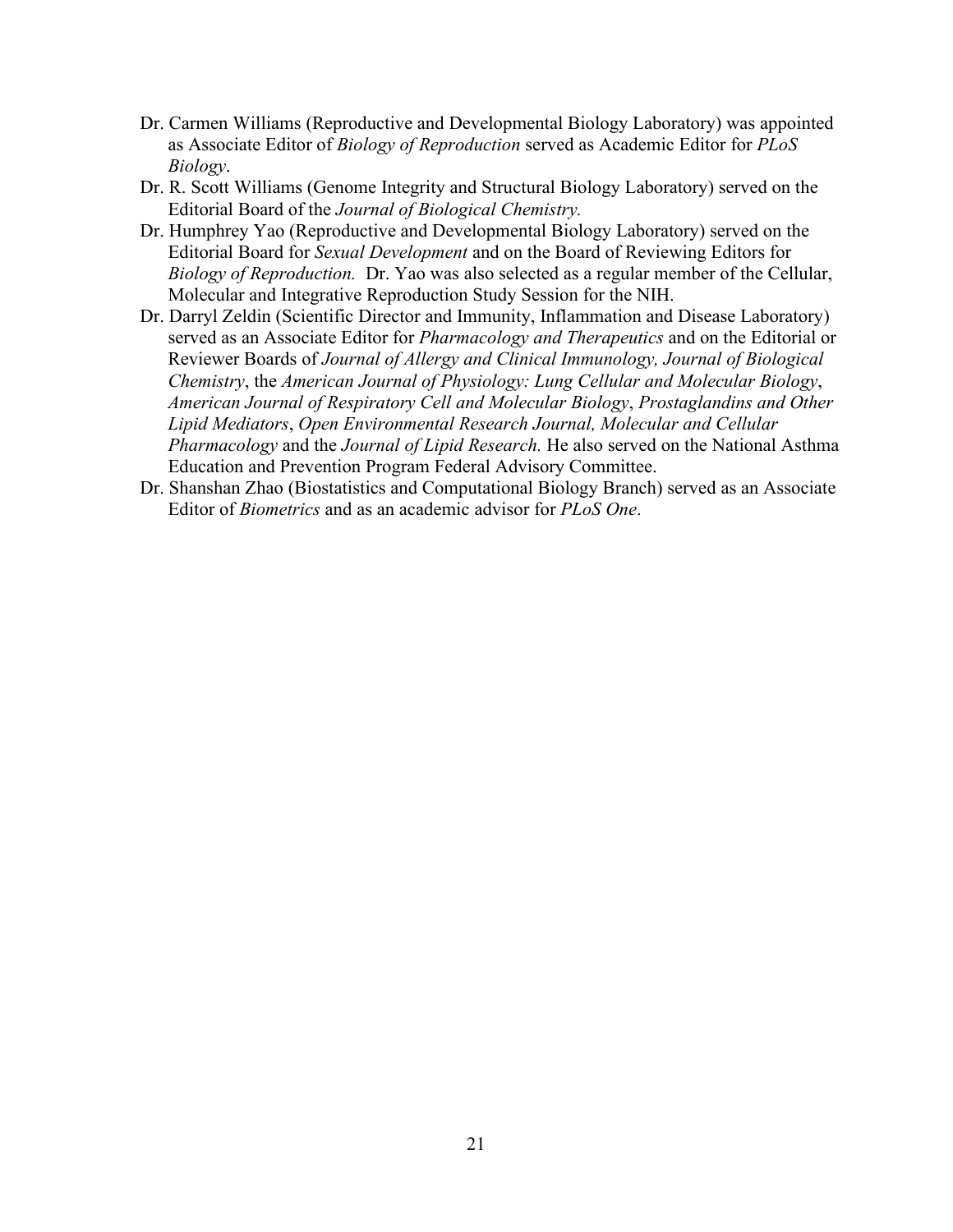### **Training and Mentoring**

#### **NIEHS Trainee Alumni**

trainees left NIEHS. Below is a summary of the analysis of where the postbaccalaureate and From January 1, 2021, through December 31, 2021, 2 predoctoral trainees left NIEHS to continue their doctoral studies in their universities. 24 postbaccalaureate trainees left NIEHS. The majority of them went to either medical school or graduate school. And 29 postdoctoral postdoctoral trainees have gone upon completing their training, what they are doing and the level of the positions they took.

Summary for the 24 departed postbaccalaureate trainees:

| <b>Graduate School</b>                       | 11 |
|----------------------------------------------|----|
| <b>Medical School</b>                        | 8  |
| <b>Veterinary Medicine School</b>            |    |
| <b>Remained at NIEHS as contractor</b>       |    |
| <b>Additional Postbaccalaureate training</b> |    |
| Job in Industry                              |    |
| <b>Other</b>                                 |    |
|                                              |    |

#### **What are they doing?**